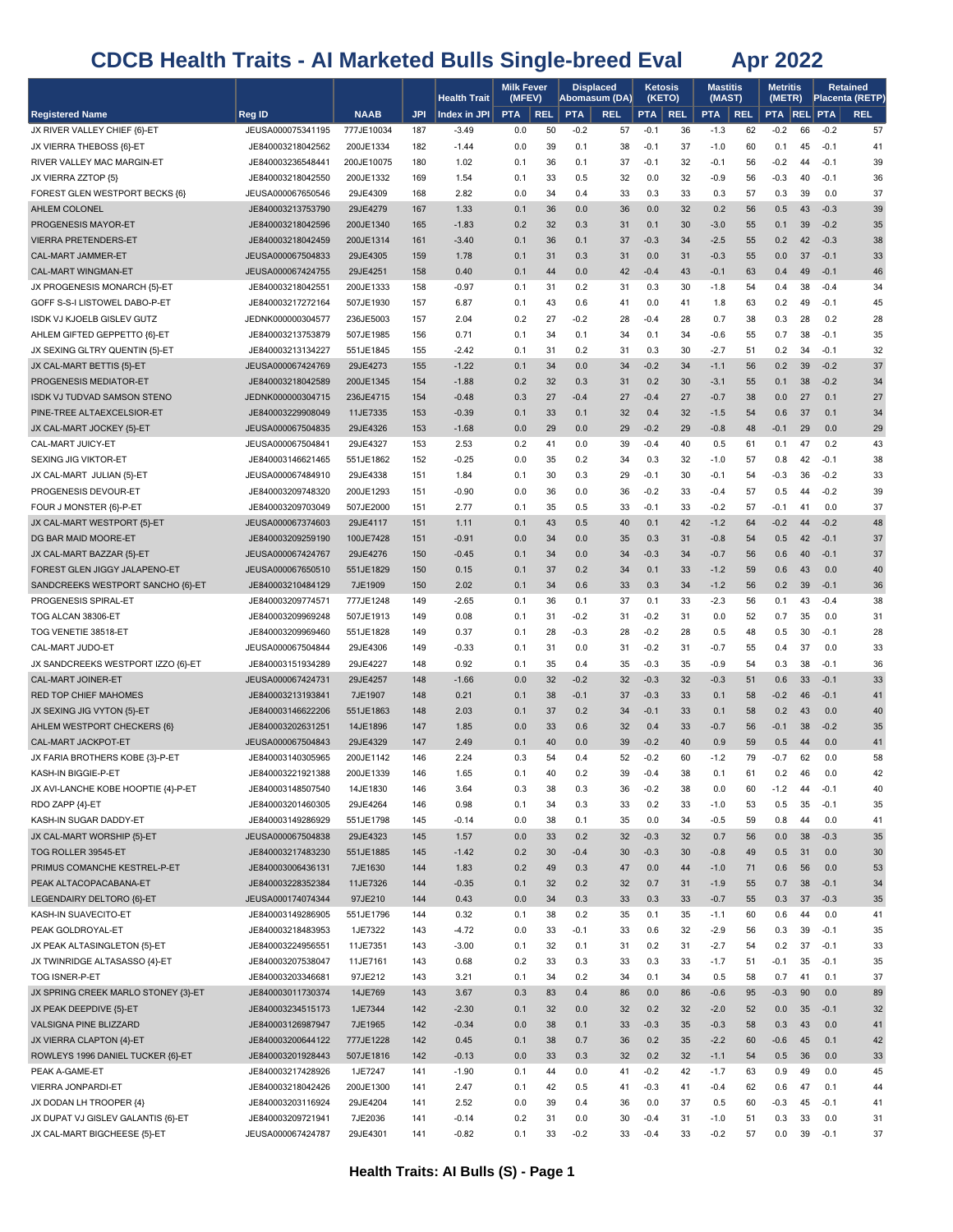|                                                                |                                        |                       |            | <b>Health Trait</b> | <b>Milk Fever</b><br>(MFEV) |            |            | <b>Displaced</b><br>Abomasum (DA) |            | Ketosis<br>(KETO) | <b>Mastitis</b><br>(MAST) |            | Metritis<br>(METR) |          |                  | Retained<br>Placenta (RETP) |
|----------------------------------------------------------------|----------------------------------------|-----------------------|------------|---------------------|-----------------------------|------------|------------|-----------------------------------|------------|-------------------|---------------------------|------------|--------------------|----------|------------------|-----------------------------|
| <b>Registered Name</b>                                         | Reg ID                                 | <b>NAAB</b>           | <b>JPI</b> | Index in JPI        | <b>PTA</b>                  | <b>REL</b> | <b>PTA</b> | <b>REL</b>                        | PTA        | <b>REL</b>        | <b>PTA</b>                | <b>REL</b> | <b>PTA REL PTA</b> |          |                  | <b>REL</b>                  |
| PVF ZON                                                        | JE840003205771467                      | 1JE7314               | 141        | $-2.32$             | 0.0                         | 36         | 0.1        | 38                                | 0.2        | 33                | $-1.8$                    | 54         | 0.5                | 42       | $-0.1$           | 38                          |
| JX KASH-IN GOT JIGGY {6}-ET                                    | JE840003138463636                      | 551JE1717             | 140        | $-0.39$             | 0.0                         | 51         | 0.1        | 44                                | 0.0        | 39                | $-0.7$                    | 68         | 0.9                | 57       | 0.1              | 57                          |
| JX VIERRA TUPAC {5}-ET                                         | JE840003218042593                      | 200JE1346             | 140        | 0.35                | 0.1                         | 32         | 0.4        | 32                                | 0.1        | 32                | $-1.3$                    | 54         | $-0.4$             | 36       | $-0.3$           | 33                          |
| <b>TOG ORBICULARIS-ET</b>                                      | JE840003203347248                      | 97JE203               | 140        | $-0.62$             | 0.0                         | 32         | 0.2        | 33                                | $-0.1$     | 32                | $-0.9$                    | 54         | 0.3                | 36       | 0.1              | 33                          |
| JX RIALS JIGGY BALLER {4}-ET                                   | JEUSA000067514793                      | 29JE4332              | 140        | $-0.07$             | 0.0                         | 34         | 0.0        | 32                                | 0.0        | 31                | $-0.1$                    | 56         | 0.3                | 40       | 0.0              | 37                          |
| TOG CASSELTON 39774-ET                                         | JE840003217483459                      | 551JE1887             | 140        | $-1.18$             | 0.1                         | 28         | $-0.2$     | 28                                | 0.1        | 28                | $-0.9$                    | 49         | 0.5                | 31       | 0.0              | 29                          |
| JX VIERRA BBKING {6}-ET                                        | JE840003218042563                      | 200JE1335             | 139        | $-1.80$             | 0.0                         | 41         | $-0.1$     | 39                                | 0.1        | 39                | $-0.9$                    | 61         | 0.3                | 46       | 0.0              | 42                          |
| ROWLEYS MUDBUG {6}-ET                                          | JE840003201928447                      | 777JE948              | 139        | $-0.42$             | 0.0                         | 35         | 0.2        | 36                                | $-0.1$     | 31                | -0.6                      | 54         | $-0.1$             | 41       | $-0.2$           | 37                          |
| JX VIERRA OZZY {5}-ET                                          | JE840003218042518                      | 200JE1322             | 139        | $-0.66$             | 0.0                         | 33         | 0.3        | 33                                | $-0.2$     | 33                | $-1.0$                    | 53         | 0.1                | 37       | $-0.1$           | 33                          |
| JX CAL-MART BOOTS {5}-ET                                       | JEUSA000067424764                      | 29JE4275              | 139        | $-1.03$             | 0.1                         | 34         | 0.0        | 34                                | $-0.4$     | 34                | $-0.9$                    | 55         | 0.3                | 39       | $-0.1$           | 37                          |
| JX PEAK DOUBLE PLAY {5}-ET                                     | JE840003215564964                      | 1JE7289               | 139        | $-0.78$             | 0.0                         | 32         | 0.0        | 31                                | 0.4        | 31                | $-0.7$                    | 54         | 0.0                | 37       | $-0.1$           | 33                          |
| RIVER VALLEY THRASHER MIDWAY-ET                                | JEUSA000067801435                      | 507JE5078             | 139        | 2.77                | 0.2                         | 34         | 0.4        | 33                                | 0.0        | 33                | $-0.6$                    | 55         | 0.0                | 39       | 0.0              | 35                          |
| JX S-S-I VICTORY L SKALSKI {5}-P-ET                            | JE840003217272537                      | 614JE1929             | 139        | 5.71                | 0.1                         | 42         | 0.5        | 40                                | 0.1        | 40                | 1.4                       | 62         | $-0.2$             | 47       | $-0.1$           | 44                          |
| VALSIGNA GISLEV UNCOMMON-ET                                    | JE840003221914142                      | 7JE2023               | 139        | 2.91                | 0.1                         | 30         | $-0.1$     | 30                                | $-0.1$     | 31                | 1.2                       | 52         | 0.8                | 34       | 0.2              | 31                          |
| AHLEM MIAMI PATRONUS-ET                                        | JE840003213753889                      | 507JE1987             | 138        | 0.10                | 0.0                         | 35         | 0.2        | 33                                | 0.0        | 34                | $-0.6$                    | 57         | 0.5                | 41       | 0.1              | 38                          |
| CAL-MART WISEMAN-ET                                            | JEUSA000067424753                      | 29JE4250              | 138        | $-0.28$             | 0.1                         | 44         | -0.1       | 42                                | $-0.5$     | 43                | $-0.1$                    | 63         | 0.3                | 49       | $-0.2$           | 46                          |
| JX FARIA JIGGY KELLEN {5}-ET                                   | JE840003143701936                      | 551JE1812             | 138        | $-1.96$             | 0.0                         | 36         | 0.4        | 35                                | $-0.1$     | 34                | -2.1                      | 58         | 0.2                | 43       | $-0.1$           | 40                          |
| <b>TOG ARTHUR-ET</b>                                           | JE840003217482964                      | 29JE4334              | 138        | 0.90                | 0.2                         | 34         | 0.1        | 34                                | 0.0        | 34                | -1.1                      | 56         | 0.7                | 40       | 0.2              | 36                          |
| JX ABS TLD DAWSON {5}-ET                                       | JE840003146074410<br>JEUSA000067424792 | 29JE4219<br>29JE4293  | 138<br>137 | 3.04                | 0.2                         | 34<br>34   | 0.4<br>0.4 | 34<br>33                          | 0.4<br>0.2 | 34<br>34          | $-0.6$                    | 57         | -0.3               | 40<br>36 | $-0.2$<br>$-0.3$ | 37<br>34                    |
| JX CAL-MART WALNUT {5}-ET<br>JX TAYLOR BROTHERS LL BEAN {5}-ET | JE840003217135107                      | 29JE4315              | 137        | 1.00<br>$-0.45$     | 0.1<br>0.1                  | 34         | 0.1        | 34                                | $-0.1$     | 34                | -1.1<br>$-1.1$            | 54<br>56   | 0.1<br>0.4         | 40       | 0.0              | 36                          |
| FOREST GLEN GISLEV ALVORD-ET                                   | JEUSA000067650559                      | 29JE4320              | 137        | $-0.07$             | 0.1                         | 30         | $-0.2$     | 30                                | $-0.1$     | 30                | $-0.1$                    | 49         | 0.4                | 31       | 0.0              | 30                          |
| <b>TOG DELTOID-ET</b>                                          | JE840003203347295                      | 200JE1262             | 137        | $-1.00$             | 0.2                         | 33         | 0.0        | 33                                | $-0.3$     | 33                | $-1.6$                    | 56         | 0.3                | 38       | 0.1              | 36                          |
| JX PEAK ALTADEANDRE {5}-ET                                     | JE840003215564810                      | 11JE7200              | 137        | $-1.50$             | 0.1                         | 35         | 0.1        | 34                                | $-0.1$     | 34                | $-1.7$                    | 55         | 0.4                | 39       | 0.0              | 37                          |
| JX PROGENESIS LONDON {6}-ET                                    | JE840003218042412                      | 777JE1305             | 137        | 0.23                | 0.2                         | 39         | 0.2        | 37                                | $-0.1$     | 36                | $-1.6$                    | 59         | 0.5                | 43       | 0.1              | 39                          |
| ISDK VJ HOEMLUND GISLEV GIANT                                  | JEDNK000000304608                      | 236JE5006             | 137        | 0.24                | 0.1                         | 27         | $-0.3$     | 27                                | $-0.4$     | 27                | 0.5                       | 36         | 0.3                | 27       | 0.2              | 27                          |
| ISDK VJ OSTERGAARD HJERN HOVE                                  | JEDNK000000303987                      | 236JE207              | 137        | 0.04                | 0.3                         | 27         | $-0.5$     | 27                                | $-0.1$     | 27                | $-0.4$                    | 32         | 0.2                | 27       | 0.1              | 28                          |
| JX CAL-MART WYLIE {5}-ET                                       | JEUSA000067504856                      | 29JE4325              | 136        | $-0.25$             | 0.0                         | 34         | 0.2        | 32                                | $-0.1$     | 32                | $-0.5$                    | 57         | $-0.1$             | 40       | $-0.2$           | 37                          |
| PEAK VAULTBOY-ET                                               | JE840003228352371                      | 1JE7324               | 136        | $-2.98$             | 0.0                         | 32         | 0.0        | 32                                | 0.6        | 31                | $-2.2$                    | 56         | 0.5                | 38       | $-0.1$           | 35                          |
| SEXING JIGGY TELESE-ET                                         | JE840003213134147                      | 551JE1814             | 136        | $-4.68$             | $-0.1$                      | 35         | $-0.2$     | 34                                | $-0.1$     | 33                | $-1.6$                    | 57         | 0.6                | 41       | $-0.1$           | 38                          |
| ISDK VJ ADELGAARD HOVE SAMSON                                  | JEDNK000000304415                      | 236JE257              | 136        | 2.67                | 0.3                         | 30         | $-0.3$     | 29                                | 0.0        | 30                | 0.5                       | 44         | 0.1                | 30       | 0.2              | 30                          |
| JX VIERRA HENDRIX {4}-ET                                       | JE840003209748346                      | 1JE7343               | 135        | $-0.62$             | 0.1                         | 33         | 0.1        | 32                                | $-0.1$     | 32                | $-1.1$                    | 51         | 0.1                | 34       | $-0.1$           | 33                          |
| <b>VIERRA BILLYBOB-ET</b>                                      | JE840003218042588                      | 200JE924              | 134        | $-4.65$             | 0.0                         | 32         | 0.1        | 31                                | 0.3        | 31                | $-3.2$                    | 55         | 0.3                | 39       | 0.0              | 35                          |
| PEAK ALTABREGO-ET                                              | JE840003229908069                      | 11JE7394              | 134        | $-2.71$             | 0.0                         | 34         | 0.1        | 33                                | 0.2        | 34                | $-2.0$                    | 56         | 0.4                | 39       | $-0.1$           | 36                          |
| JX PEAK ALTAROLL TIDE {5}-ET                                   | JE840003218483948                      | 11JE7290              | 134        | $-1.47$             | 0.1                         | 32         | 0.2        | 32                                | 0.1        | 32                | $-2.0$                    | 53         | 0.3                | 37       | $-0.2$           | 33                          |
| <b>TOG LATITUDE-ET</b>                                         | JE840003203347314                      | 200JE1264             | 134        | $-2.32$             | 0.1                         | 33         | 0.0        | 33                                | $-0.4$     | 33                | $-1.6$                    | 58         | $-0.1$             | 39       | 0.0              | 37                          |
| JX PEAK DIRECTION {5}-ET                                       | JE840003215564960                      | 1JE7288               | 134        | 1.44                | 0.1                         | 32         | 0.1        | 31                                | 0.4        | 31                | $-0.3$                    | 54         | 0.2                | 37       | $-0.1$           | 33                          |
| JX CAL-MART WONKA {5}-ET                                       | JEUSA000067424798                      | 29JE4292              | 134        | $-0.94$             | 0.1                         | 34         | 0.1        | 34                                | $-0.2$     | 34                | $-1.1$                    | 55         | $-0.1$             | 38       | $-0.3$           | 35                          |
| JX FOREST GLEN GALLANTRY DRAKE {5}-ET                          | JEUSA000067650570                      | 551JE1883             | 134        | $-2.11$             | 0.1                         | 31         | 0.4        | 31                                | 0.1        | 30                | $-2.9$                    | 54         | 0.2                | 36       | $-0.1$           | 33                          |
| TOG BRONZE 36673-ET                                            | JE840003149715762                      | 97JE200               | 134        | 2.42                | 0.2                         | 41         | 0.3        | 41                                | 0.4        | 41                | $-1.0$                    | 62         | 0.7                | 46       | 0.1              | 43                          |
| JX DUPAT ALTAKENO {6}-ET                                       | JE840003206581246                      | 11JE7368              | 133        | $-0.56$             | 0.2                         | 34         | 0.4        | 33                                | 0.0        | 34                | $-2.5$                    | 54         | 0.3                | 38       | $-0.2$           | 35                          |
| JX VICTORY CALIBAN BESTBALL {5}-ET                             | JE840003220027157                      | 7JE2007               | 133        | $-3.33$             | 0.0                         | 33         | 0.2        | 32                                | 0.2        | 33                | $-2.6$                    | 55         | 0.5                | 38       | $-0.2$           | 34                          |
| VICTORY THRASHER NICKLAUS-ET                                   | JE840003217271900                      | 507JE1928             | 133        | $-1.82$             | 0.2                         | 34         | 0.3        | 33                                | $-0.2$     | 33                | $-2.8$                    | 55         | 0.2                | 39       | $-0.2$           | 35                          |
| CLOVER FARMS GISLEV JUMPSTART-ET                               | JEUSA000067801467                      | 7JE2021               | 133        | $-1.13$             | 0.0                         | 30         | $-0.1$     | 30                                | $-0.2$     | 30                | $-0.4$                    | 48         | 0.6                | 30       | 0.1              | 30                          |
| SUNSET CANYON 847-ET                                           | JEUSA000173969751                      | 100JE7429             | 133        | 0.50                | 0.1                         | 42         | $-0.2$     | 41                                | $-0.1$     | 42                | 0.3                       | 61         | 0.2                | 48       | $-0.1$           | 44                          |
| JX SUNSET CANYON GOT MAID {5}-ET                               | JEUSA000119407594                      | 551JE1650             | 132        | $-3.62$             | 0.0                         | 76         | $-0.2$     | 70                                | 0.2        | 69                | $-1.8$                    | 94         | 0.5                | 78       | 0.0              | 75                          |
| JX VICTORY DANIEL PHIL {6}-ET                                  | JE840003213511591                      | 14JE1924              | 132        | $-0.47$             | 0.0                         | 33<br>34   | 0.2        | 33                                | $-0.1$     | 33<br>33          | -0.7                      | 55         | $-0.1$             | 38       | 0.0<br>$-0.1$    | 35                          |
| PEAK ALTAAPRICITY-ET<br>JX SEXING GLTRY KYE {5}-ET             | JE840003218484072<br>JE840003213134244 | 11JE7301<br>551JE1850 | 132<br>132 | $-4.06$<br>$-0.52$  | 0.1<br>0.1                  | 32         | 0.0<br>0.3 | 33<br>32                          | 0.1<br>0.2 | 31                | $-3.0$<br>$-1.7$          | 56<br>51   | 0.3<br>$-0.3$      | 39<br>34 | $-0.1$           | 36<br>33                    |
| JX TAYLOR JIGGY RIVER {5}-ET                                   | JE840003143701931                      | 551JE1808             | 132        | 0.84                | 0.1                         | 36         | 0.2        | 34                                | 0.0        | 34                | $-0.6$                    | 55         | 0.1                | 40       | $-0.1$           | 37                          |
| VALSIGNA THRASHER VOLANT-ET                                    | JE840003126987953                      | 14JE2002              | 132        | $-0.34$             | 0.1                         | 34         | 0.2        | 34                                | $-0.3$     | 34                | $-1.1$                    | 56         | 0.3                | 40       | $-0.1$           | 36                          |
| JX PROGENESIS LOCHLET {6}-ET                                   | JE840003218042450                      | 200JE1315             | 131        | 1.27                | 0.2                         | 42         | 0.0        | 40                                | 0.1        | 40                | $-0.5$                    | 59         | 0.4                | 44       | $-0.2$           | 42                          |
| JX BLUE MIST MESQUITE {3}-ET                                   | JEUSA000119755026                      | 97JE161               | 131        | 1.14                | 0.2                         | 58         | 0.1        | 54                                | $-0.4$     | 56                | $-0.2$                    | 79         | $-1.0$             | 67       | $-0.2$           | 65                          |
| RIVER VALLEY CHIEF COURAGE-ET                                  | JE840003236548445                      | 200JE10076            | 131        | $-1.34$             | 0.0                         | 34         | 0.2        | 36                                | 0.2        | 31                | $-1.4$                    | 53         | 0.2                | 41       | $-0.2$           | 36                          |
| ROWLEYS 80 CALIBAN OVERALLS-ET                                 | JE840003230110523                      | 7JE2022               | 131        | $-0.60$             | 0.0                         | 35         | 0.1        | 34                                | $-0.1$     | 35                | $-0.4$                    | 55         | $-0.3$             | 39       | $-0.2$           | 35                          |
| PEAK ALTAAVENTURINE-ET                                         | JE840003228352389                      | 11JE7325              | 130        | $-3.48$             | 0.0                         | 32         | 0.0        | 32                                | 0.4        | 31                | $-2.4$                    | 55         | 0.6                | 38       | 0.0              | 34                          |
| JX PEAK ALTASUPERBET {6}-ET                                    | JE840003218484048                      | 11JE7356              | 130        | 2.60                | 0.1                         | 40         | 0.2        | 38                                | 0.3        | 38                | 0.1                       | 59         | 0.4                | 43       | 0.0              | 40                          |
| RIVER VALLEY MASERATI-ET                                       | JE840003217183027                      | 200JE10071            | 130        | 2.57                | 0.1                         | 34         | 0.1        | 33                                | 0.0        | 33                | 0.6                       | 56         | 0.2                | 40       | 0.0              | 36                          |
| JX PINE-TREE GM VIGKUS {6}-ET                                  | JEUSA000067762444                      | 551JE1851             | 130        | 1.27                | 0.0                         | 41         | 0.2        | 39                                | 0.1        | 39                | $-0.1$                    | 62         | 1.0                | 46       | 0.1              | 43                          |
| TOG WINTHROP 38914-P-ET                                        | JE840003209969856                      | 54JE910               | 130        | 3.27                | 0.1                         | 35         | 0.2        | 34                                | 0.1        | 34                | 0.5                       | 58         | 0.7                | 42       | 0.2              | 38                          |
| JX PRIMUS ROWAN CORSAIR {5}-ET                                 | JE840003213193868                      | 550JE1947             | 130        | $-0.79$             | 0.0                         | 32         | 0.1        | 31                                | 0.2        | 32                | $-0.9$                    | 55         | 0.4                | 38       | $-0.1$           | 34                          |
| JX ALL LYNNS VANDER {6}                                        | JEUSA000174149114                      | 97JE211               | 130        | 1.49                | 0.1                         | 30         | 0.1        | 30                                | 0.1        | 30                | $-0.3$                    | 50         | 0.9                | 31       | 0.2              | 30                          |
| JX PROGENESIS MICHELIN {6}-ET                                  | JE840003218042619                      | 200JE1341             | 129        | $-3.22$             | 0.0                         | 40         | $-0.1$     | 38                                | 0.1        | 38                | $-1.7$                    | 59         | 0.2                | 43       | 0.0              | 40                          |
| VICTORY S-S-I MIAMI HOLEINONE-ET                               | JE840003151455737                      | 507JE1820             | 129        | 0.59                | 0.0                         | 37         | 0.4        | 34                                | $-0.1$     | 35                | $-0.5$                    | 58         | $-0.3$             | 43       | $-0.2$           | 40                          |
| RDO PRINGLE {5}-ET                                             | JE840003133375994                      | 29JE4267              | 129        | $-1.99$             | 0.0                         | 33         | 0.2        | 32                                | 0.1        | 33                | $-1.7$                    | 54         | 0.0                | 36       | $-0.1$           | 34                          |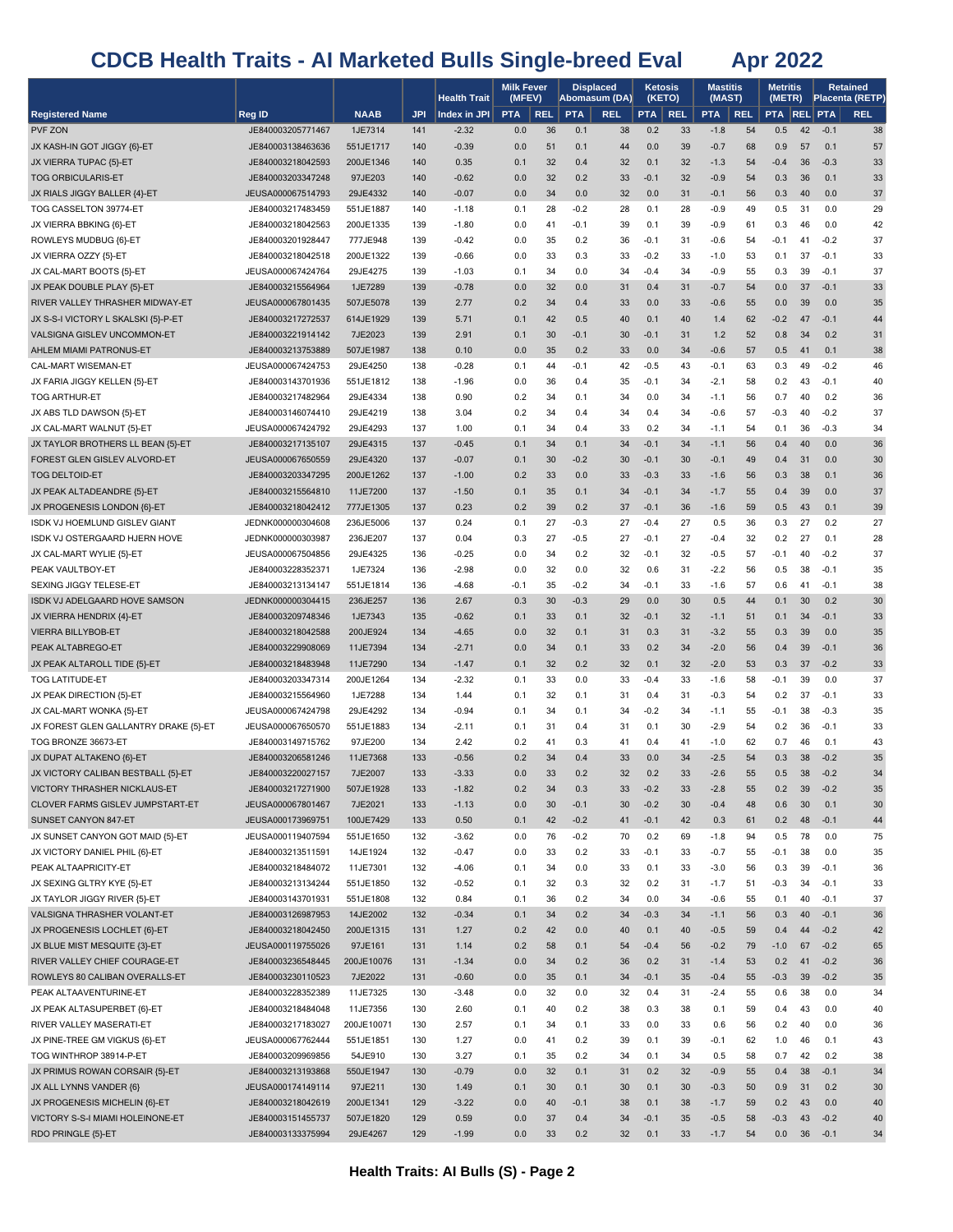|                                                       |                                        |                       |            | <b>Health Trait</b> | <b>Milk Fever</b><br>(MFEV) |            | <b>Displaced</b> | Abomasum (DA) | <b>Ketosis</b><br>(KETO) |            | <b>Mastitis</b><br>(MAST) |            | <b>Metritis</b><br>(METR) |          |                  | <b>Retained</b><br>Placenta (RETP) |
|-------------------------------------------------------|----------------------------------------|-----------------------|------------|---------------------|-----------------------------|------------|------------------|---------------|--------------------------|------------|---------------------------|------------|---------------------------|----------|------------------|------------------------------------|
| <b>Registered Name</b>                                | Reg ID                                 | <b>NAAB</b>           | <b>JPI</b> | Index in JPI        | <b>PTA</b>                  | <b>REL</b> | <b>PTA</b>       | <b>REL</b>    | <b>PTA</b>               | <b>REL</b> | <b>PTA</b>                | <b>REL</b> | PTA REL PTA               |          |                  | <b>REL</b>                         |
| PEAK SUPERSEDE-P-ET                                   | JE840003234515159                      | 11JE7336              | 129        | 3.78                | 0.0                         | 43         | 0.4              | 41            | 0.1                      | 41         | 1.0                       | 62         | 0.1                       | 48       | 0.1              | 45                                 |
| VIERRA BILLYJOEL-ET                                   | JE840003218042425                      | 777JE1301             | 129        | 3.48                | 0.0                         | 43         | 0.5              | 41            | $-0.3$                   | 41         | 0.9                       | 63         | 0.4                       | 49       | $-0.2$           | 45                                 |
| SEXING BUBBA LUEE {6}-ET                              | JE840003143701928                      | 551JE1803             | 129        | 2.53                | 0.2                         | 34         | 0.2              | 34            | 0.2                      | 33         | $-0.5$                    | 53         | 0.7                       | 36       | 0.0              | 34                                 |
| ABS 4465 LAWSON-ET                                    | JE840003146074465                      | 29JE4270              | 129        | $-2.92$             | 0.0                         | 38         | 0.0              | 35            | 0.0                      | 34         | $-1.7$                    | 55         | 0.3                       | 41       | $-0.1$           | 39                                 |
| JX RIVER VALLEY MONSTER {5}-ET                        | JE840003217183018                      | 200JE10069            | 129        | 3.42                | 0.1                         | 32         | 0.5              | 32            | 0.2                      | 31         | 0.0                       | 55         | $-0.3$                    | 39       | 0.0              | 35                                 |
| GOFF S-S-I NAVIDAD JAKE-ET                            | JE840003219392675                      | 14JE1969              | 129        | 4.83                | 0.1                         | 37         | 0.5              | 34            | 0.4                      | 35         | 0.7                       | 58         | $-0.1$                    | 43       | $-0.2$           | 39                                 |
| RIVER VALLEY HERITAGE {6}-ET                          | JEUSA000067801420                      | 777JE10060            | 128        | $-2.42$             | 0.1                         | 34         | 0.1              | 34            | 0.0                      | 34         | $-2.1$                    | 55         | 0.1                       | 39       | $-0.4$           | 37                                 |
| JX SEXING GALLANTRY {4}-ET                            | JE840003203845448                      | 551JE1762             | 128        | $-4.90$             | 0.1                         | 39         | 0.5              | 39            | 0.3                      | 37         | $-4.6$                    | 57         | $-1.0$                    | 40       | $-0.3$           | 40                                 |
| TAYLOR BROS ALTAALTERNATIVE-ET                        | JE840003217135021                      | 11JE7306              | 128        | 0.89                | 0.0                         | 37         | 0.3              | 34            | 0.4                      | 32         | $-0.7$                    | 58         | 0.7                       | 43       | 0.0              | 40                                 |
| PEAK ALTAHAKUNA {4}-ETS                               | JE840003234515175                      | 11JE7337              | 128        | $-5.89$             | 0.0                         | 34         | 0.1              | 33            | $-0.1$                   | 33         | $-3.5$                    | 56         | 0.2                       | 40       | $-0.3$           | 36                                 |
| JX PEAK STARGATE {5}-ET<br>CAL-MART WINDOW-ET         | JE840003215564965<br>JEUSA000067424790 | 1JE7300<br>29JE4289   | 128<br>128 | $-2.88$<br>0.40     | 0.1<br>0.1                  | 32<br>34   | 0.1<br>0.3       | 32<br>33      | 0.2<br>0.2               | 32<br>34   | $-2.5$<br>$-1.3$          | 51<br>57   | $-0.1$<br>0.5             | 35<br>40 | $-0.3$<br>$-0.2$ | 33<br>38                           |
| JX VIERRA KISS {5}-ET                                 | JE840003218042442                      | 200JE1310             | 128        | 0.24                | 0.1                         | 35         | 0.2              | 34            | $-0.6$                   | 35         | $-0.4$                    | 57         | $-0.1$                    | 41       | $-0.3$           | 38                                 |
| <b>VIERRA TENPENNY-ET</b>                             | JE840003200644093                      | 777JE1222             | 127        | $-2.05$             | 0.1                         | 37         | 0.4              | 37            | 0.6                      | 35         | $-3.3$                    | 60         | 0.4                       | 42       | 0.0              | 39                                 |
| PEAK TOP AGENT-ET                                     | JE840003149120938                      | 1JE7245               | 127        | $-1.10$             | 0.1                         | 35         | 0.0              | 34            | 0.1                      | 34         | $-1.4$                    | 56         | 0.8                       | 40       | $-0.1$           | 38                                 |
| <b>BW GRADUATE</b>                                    | JEUSA000174052049                      | 7JE1939               | 127        | $-1.31$             | $-0.1$                      | 45         | 0.0              | 42            | 0.2                      | 43         | $-0.4$                    | 64         | 0.4                       | 50       | 0.0              | 47                                 |
| TOG RANDOLPH 38821-P-ET                               | JE840003209969763                      | 54JE909               | 127        | 5.98                | 0.2                         | 44         | 0.1              | 41            | $-0.2$                   | 43         | 1.9                       | 63         | 0.8                       | 50       | 0.3              | 46                                 |
| DUPAT THRASHER WELD-ET                                | JE840003206581219                      | 14JE1951              | 127        | 0.01                | 0.1                         | 33         | 0.2              | 33            | 0.4                      | 33         | $-1.4$                    | 55         | 0.3                       | 38       | $-0.1$           | 34                                 |
| <b>TOG ALTAWINDHAM-ET</b>                             | JE840003209969703                      | 11JE7311              | 127        | 2.16                | 0.2                         | 44         | 0.0              | 42            | $-0.2$                   | 43         | 0.1                       | 63         | 0.5                       | 49       | 0.1              | 46                                 |
| JX PEAK ALTACAPTIVA {5}-ET                            | JE840003228352336                      | 11JE7371              | 127        | 1.26                | 0.2                         | 32         | 0.3              | 32            | 0.1                      | 32         | $-1.3$                    | 53         | 0.1                       | 37       | 0.0              | 33                                 |
| ISDK VJ RAASTRUP HIHL GISLEV                          | JEDNK000000304171                      | 236JE226              | 127        | 1.12                | 0.2                         | 27         | $-0.3$           | 27            | $-0.1$                   | 27         | 0.2                       | 40         | 0.4                       | 27       | 0.2              | 27                                 |
| ISDK VJ HAVDAL LAPPE DEE {6}                          | JEDNK000000304164                      | 236JE224              | 127        | $-0.40$             | 0.2                         | 28         | $-0.5$           | 28            | $-0.2$                   | 28         | $-0.1$                    | 42         | 0.5                       | 28       | 0.2              | 28                                 |
| SANDCREEKS KOLONEL-PP-ET                              | JE840003210484172                      | 200JE1338             | 126        | 0.37                | 0.1                         | 34         | $-0.1$           | 33            | 0.2                      | 33         | $-0.4$                    | 56         | 0.8                       | 39       | 0.0              | 36                                 |
| JX SEXING NUMAN {5}-ET                                | JE840003213131267                      | 551JE1879             | 126        | $-0.20$             | 0.0                         | 33         | 0.1              | 32            | 0.5                      | 31         | $-0.6$                    | 56         | $-0.3$                    | 39       | $-0.2$           | 35                                 |
| VALSIGNA THRASHER ARMADA-ET                           | JE840003126987944                      | 14JE1962              | 126        | 0.39                | 0.2                         | 34         | 0.2              | 33            | 0.0                      | 34         | $-1.6$                    | 55         | 0.6                       | 39       | 0.1              | 35                                 |
| KASH-IN MR SMITH-ET                                   | JE840003149286928                      | 551JE1797             | 126        | 1.61                | 0.1                         | 38         | 0.3              | 35            | $-0.1$                   | 35         | $-0.5$                    | 59         | 0.7                       | 44       | 0.0              | 41                                 |
| PEAK RAZOR SHARP-ET                                   | JE840003206963192                      | 1JE7141               | 126        | $-1.04$             | 0.0                         | 44         | 0.1              | 43            | 0.2                      | 44         | $-1.2$                    | 61         | 1.2                       | 48       | $-0.1$           | 45                                 |
| CLOVER FARMS JACKS POTOGOLD                           | JEUSA000067801412                      | 614JE1908             | 126        | $-1.18$             | $-0.1$                      | 34         | 0.0              | 33            | 0.2                      | 33         | $-0.4$                    | 56         | 0.6                       | 40       | 0.1              | 36                                 |
| CAL-MART WILCO-ET                                     | JEUSA000067424765                      | 29JE4278              | 126        | 0.15                | $-0.1$                      | 44         | 0.2              | 43            | 0.1                      | 43         | 0.1                       | 62         | 0.2                       | 48       | $-0.2$           | 45                                 |
| <b>SEXING JIGSAW-ET</b>                               | JE840003146623301                      | 551JE1838             | 126        | $-4.02$             | 0.0                         | 38         | 0.2              | 34            | 0.1                      | 34         | $-3.0$                    | 59         | 0.5                       | 44       | 0.0              | 41                                 |
| PEAK ALTAALLISTER-ET                                  | JE840003217428927                      | 11JE7272              | 125        | 0.90                | 0.1                         | 44         | 0.0              | 41            | $-0.1$                   | 43         | $-0.1$                    | 63         | 0.4                       | 49       | 0.1              | 46                                 |
| JX RDO CASTLEROCK {4}-ET<br>JX PEAK ALTASHAVAR {5}-ET | JE840003133376161<br>JE840003215564805 | 29JE4203<br>11JE7199  | 125<br>125 | $-4.55$<br>$-3.27$  | -0.1<br>0.1                 | 34<br>35   | 0.0<br>0.0       | 34<br>34      | $-0.1$<br>$-0.3$         | 33<br>34   | -1.6<br>$-2.3$            | 53<br>55   | $-1.3$<br>0.5             | 37<br>40 | $-0.3$<br>$-0.1$ | 36<br>37                           |
| JX DUPAT THRASHER NITTY {6}-ET                        | JE840003206581242                      | 14JE1994              | 125        | 0.50                | 0.1                         | 33         | 0.2              | 33            | 0.2                      | 33         | $-1.0$                    | 54         | 0.6                       | 37       | $-0.2$           | 34                                 |
| JX PINE-TREE 1597 GISLEV NED 2533 {6}-ET              | JEUSA000067762533                      | 551JE1852             | 125        | 1.45                | 0.1                         | 30         | 0.0              | 30            | 0.0                      | 31         | 0.2                       | 51         | 0.1                       | 33       | 0.1              | 31                                 |
| <b>VIERRA GREENDAY-ET</b>                             | JE840003218042479                      | 200JE1312             | 124        | $-1.14$             | 0.1                         | 35         | 0.2              | 34            | $-0.6$                   | 34         | $-1.4$                    | 57         | 0.6                       | 41       | $-0.1$           | 37                                 |
| JX HIGHPOINT LUTHER {6}-ET                            | JE840003212656791                      | 29JE4246              | 124        | $-0.13$             | 0.1                         | 34         | 0.1              | 34            | 0.3                      | 34         | $-1.2$                    | 56         | 0.2                       | 39       | 0.1              | 36                                 |
| DUPAT THRASHER WISEMAN-ET                             | JE840003206581221                      | 7JE1950               | 124        | 0.63                | 0.1                         | 33         | 0.2              | 33            | 0.4                      | 33         | $-1.1$                    | 56         | 0.4                       | 39       | 0.0              | 35                                 |
| SEXING RHUSS MEXY-ET                                  | JE840003213134239                      | 551JE1848             | 124        | $-1.15$             | 0.0                         | 34         | $-0.1$           | 33            | $-0.1$                   | 33         | $-0.5$                    | 57         | 0.5                       | 40       | 0.2              | 37                                 |
| JX JER-Z-BOYZ SSI GOALS {5}-P-ET                      | JEUSA000173862773                      | 507JE1899             | 124        | $-0.16$             | 0.1                         | 38         | 0.0              | 35            | $-0.4$                   | 35         | $-0.4$                    | 53         | 0.3                       | 40       | $-0.1$           | 39                                 |
| JX FARIA BROTHERS BUTKUS {4}-ET                       | JE840003144724624                      | 14JE1712              | 124        | 1.82                | 0.2                         | 44         | 0.2              | 43            | $-0.6$                   | 45         | $-0.1$                    | 62         | $-0.3$                    | 47       | $-0.1$           | 48                                 |
| JX PINE-TREE DARKHORSE {6}-ET                         | JEUSA000067762451                      | 29JE4285              | 123        | $-2.30$             | 0.0                         | 41         | 0.2              | 39            | 0.2                      | 39         | $-2.1$                    | 61         | 0.6                       | 45       | 0.0              | 42                                 |
| JX AARDEMA ABS MOONSHOT {4}-ET                        | JE840003146074438                      | 29JE4210              | 123        | 1.54                | 0.2                         | 34         | 0.5              | 35            | 0.1                      | 34         | $-1.5$                    | 48         | $-0.7$                    | 35       | 0.0              | 35                                 |
| JX PROGENESIS BELMONT {5}-ET                          | JE840003218042382                      | 200JE1299             | 123        | $-2.16$             | 0.0                         | 40         | 0.1              | 39            | 0.1                      | 39         | $-1.5$                    | 61         | 0.0                       | 46       | $-0.2$           | 42                                 |
| JX PROGENESIS COBALT {6}-ET                           | JE840003218042376                      | 777JE1316             | 123        | $-1.47$             | 0.1                         | 41         | 0.0              | 39            | 0.2                      | 39         | $-1.7$                    | 61         | 0.9                       | 45       | $-0.1$           | 42                                 |
| JX PEAK ICONIC {5}-ET                                 | JE840003149120925                      | 1JE7223               | 123        | 0.44                | 0.2                         | 44         | $-0.1$           | 42            | $-0.3$                   | 43         | $-0.5$                    | 63         | 0.4                       | 49       | 0.0              | 46                                 |
| JX SEXING GM RHUSS {6}-ET                             | JE840003146625424                      | 551JE1781             | 123        | $-0.92$             | $-0.1$                      | 42         | 0.0              | 40            | 0.1                      | 40         | $-0.2$                    | 62         | 0.7                       | 47       | 0.1              | 44                                 |
| JX RDO TAGGERES {4}-ET                                | JE840003137788997                      | 29JE4202              | 123        | 4.03                | 0.3                         | 33         | 0.3              | 33            | 0.0                      | 33         | 0.0                       | 51         | $-0.8$                    | 34       | $-0.1$           | 33                                 |
| JX SUNNY RIDGE TRIUMPH GARTH {6}                      | JEUSA000174129026<br>JE840003228352351 | 551JE1869<br>11JE7333 | 122<br>122 | $-4.72$<br>$-0.82$  | 0.0<br>0.0                  | 39<br>40   | 0.0<br>0.1       | 36<br>38      | $-0.1$<br>0.2            | 35<br>38   | $-2.6$<br>$-0.8$          | 61<br>57   | 0.0<br>0.0                | 46<br>42 | $-0.1$<br>$-0.2$ | 42<br>40                           |
| JX PEAK ALTAFIREOPAL {6}-ET<br>BOHNERTS ALTADEONTE    | JEUSA000174084556                      | 11JE7269              | 122        | $-0.18$             | 0.1                         | 34         | 0.1              | 33            | 0.1                      | 33         | -0.9                      | 56         | 0.0                       | 40       | $-0.3$           | 37                                 |
| JX PEAK ALTAODYSSEUS {5}-ET                           | JE840003218483949                      | 11JE7292              | 122        | 1.25                | 0.1                         | 32         | 0.2              | 32            | 0.2                      | 32         | $-0.6$                    | 54         | 0.4                       | 37       | 0.0              | 33                                 |
| JX PEAK PREMONITION {4}-ET                            | JE840003208643046                      | 1JE7214               | 122        | $-0.98$             | 0.1                         | 33         | 0.1              | 33            | $-0.2$                   | 33         | -1.1                      | 51         | $-0.6$                    | 35       | $-0.1$           | 34                                 |
| TOG WYNDMERE-PP-ET                                    | JE840003217483414                      | 29JE4333              | 122        | 1.19                | 0.1                         | 31         | 0.0              | 32            | $-0.3$                   | 31         | 0.1                       | 55         | 0.6                       | 37       | 0.3              | 34                                 |
| JX PRIMUS CLOSER CORDOBA {5}-ET                       | JE840003213193864                      | 614JE1955             | 122        | 1.65                | 0.1                         | 32         | 0.2              | 30            | 0.1                      | 31         | $-0.3$                    | 54         | 0.4                       | 37       | 0.0              | 32                                 |
| ISDK VJ KLOVBORG HJORT KLOV {6}                       | JEDNK000000304276                      | 236JE243              | 122        | $-0.02$             | 0.2                         | 31         | $-0.5$           | 31            | $-0.9$                   | 32         | 0.6                       | 42         | 0.6                       | 32       | 0.2              | 32                                 |
| JX ABS 2208 JOURNEY {5}-ET                            | JE840003223362208                      | 29JE4282              | 121        | $-1.38$             | 0.0                         | 33         | 0.2              | 32            | 0.2                      | 32         | $-1.5$                    | 55         | 0.4                       | 39       | $-0.1$           | 35                                 |
| JX CAL-MART NORM HENRY {4}-ET                         | JEUSA000067374682                      | 29JE4199              | 121        | 1.53                | 0.1                         | 34         | 0.3              | 33            | 0.1                      | 34         | $-0.4$                    | 55         | $-0.4$                    | 37       | $-0.2$           | 34                                 |
| JX TWINRIDGE DRU {4}-ET                               | JE840003148280163                      | 1JE7135               | 121        | 0.42                | 0.1                         | 33         | 0.1              | 33            | 0.4                      | 33         | $-0.9$                    | 53         | 0.1                       | 36       | 0.0              | 35                                 |
| JX PEAK ALTAATHLETE {5}-ET                            | JE840003145378375                      | 11JE1370              | 121        | 3.22                | 0.2                         | 42         | 0.4              | 41            | 0.1                      | 40         | $-0.4$                    | 61         | 0.1                       | 46       | $-0.1$           | 46                                 |
| JX CO-OP CHARADES {5}-ET                              | JE840003206963236                      | 1JE7198               | 121        | 4.03                | 0.2                         | 43         | 0.0              | 42            | $-0.1$                   | 43         | 1.1                       | 62         | 0.7                       | 48       | 0.0              | 45                                 |
| PRIMUS CRAZE STARLORD-ET                              | JE840003141725644                      | 7JE1726               | 121        | 3.50                | 0.2                         | 44         | 0.3              | 40            | $-0.2$                   | 40         | 0.1                       | 60         | 0.6                       | 46       | 0.0              | 42                                 |
| JX FARIA BROTHERS LEONARD {5}-ET                      | JE840003207770566                      | 29JE4222              | 120        | $-2.76$             | 0.1                         | 34         | 0.2              | 34            | 0.1                      | 34         | $-2.7$                    | 53         | 0.1                       | 36       | $-0.2$           | 35                                 |
| JX PEAK ALTABIG HIT {6}-ET                            | JE840003218483952                      | 11JE7293              | 120        | $-4.54$             | 0.0                         | 42         | $-0.2$           | 40            | 0.0                      | 40         | $-2.2$                    | 61         | 0.6                       | 46       | 0.0              | 43                                 |
| TOG PITTSFIELD 38801-P-ET                             | JE840003209969743                      | 551JE1884             | 120        | 4.96                | 0.2                         | 43         | 0.0              | 41            | 0.0                      | 42         | 1.6                       | 62         | 0.3                       | 48       | 0.1              | 45                                 |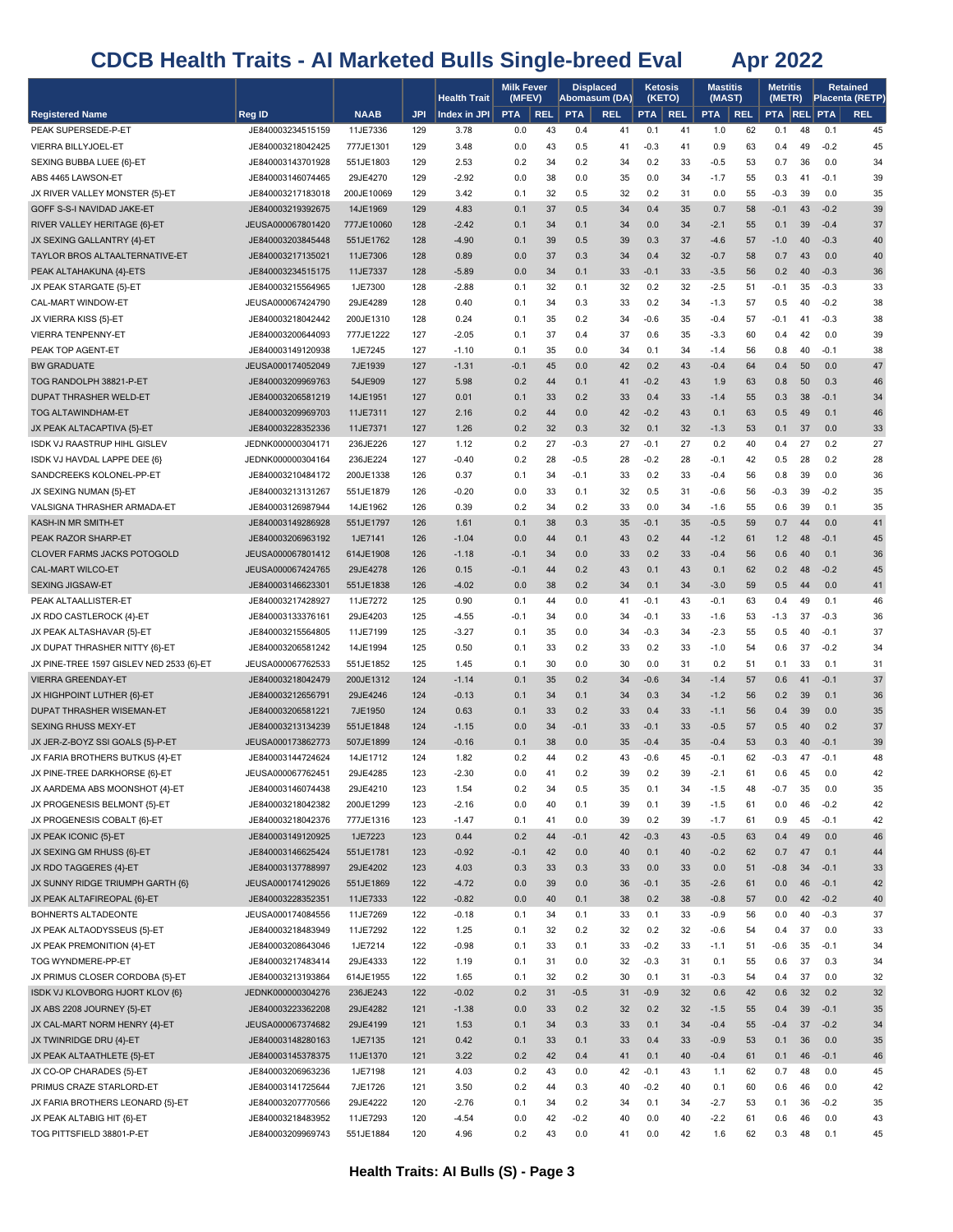|                                                           |                                        |                       |            | <b>Health Trait</b> | <b>Milk Fever</b><br>(MFEV) |            |            | <b>Displaced</b><br>Abomasum (DA) | <b>Ketosis</b> | (KETO)     | <b>Mastitis</b><br>(MAST) |            | <b>Metritis</b><br>(METR) |          |                  | <b>Retained</b><br>Placenta (RETP) |
|-----------------------------------------------------------|----------------------------------------|-----------------------|------------|---------------------|-----------------------------|------------|------------|-----------------------------------|----------------|------------|---------------------------|------------|---------------------------|----------|------------------|------------------------------------|
| <b>Registered Name</b>                                    | Reg ID                                 | <b>NAAB</b>           | <b>JPI</b> | Index in JPI        | <b>PTA</b>                  | <b>REL</b> | <b>PTA</b> | <b>REL</b>                        | <b>PTA</b>     | <b>REL</b> | <b>PTA</b>                | <b>REL</b> | <b>PTA REL PTA</b>        |          |                  | <b>REL</b>                         |
| DUPAT THRASHER WILDWOOD-ET                                | JE840003206581223                      | 614JE1952             | 119        | $-3.50$             | 0.1                         | 33         | $-0.1$     | 33                                | 0.3            | 33         | $-2.6$                    | 56         | 0.5                       | 39       | $-0.1$           | 36                                 |
| AHLEM TRILOGY-P                                           | JE840003202631379                      | 777JE1276             | 119        | $-0.29$             | 0.1                         | 34         | 0.1        | 34                                | 0.1            | 34         | $-1.1$                    | 56         | 0.5                       | 40       | $-0.2$           | 37                                 |
| FOREST GLEN GISLEV BRONSON-ET                             | JEUSA000067650558                      | 551JE1870             | 119        | $-3.62$             | 0.0                         | 30         | $-0.2$     | 30                                | $-0.1$         | 30         | $-1.6$                    | 50         | 0.4                       | 32       | 0.1              | 30                                 |
| JX FARIA BROTHERS ALTAMOURA {5}-P-ET                      | JE840003216568786                      | 11JE7266              | 119        | $-1.86$             | 0.2                         | 35         | 0.3        | 35                                | $-0.1$         | 36         | $-2.7$                    | 53         | $-0.6$                    | 37       | $-0.3$           | 36                                 |
| JX CAL-MART VERIZON {4}-ET                                | JEUSA000067374660                      | 29JE4176              | 119        | 3.02                | 0.2                         | 45         | 0.4        | 44                                | 0.1            | 45         | $-0.5$                    | 60         | 0.2                       | 47       | $-0.2$           | 45                                 |
| ROWLEYS 1995 DANIEL FOXWORTH                              | JE840003211412066                      | 14JE1873              | 119        | $-1.48$             | -0.1                        | 33         | 0.0        | 31                                | 0.2            | 31         | $-0.5$                    | 56         | 0.4                       | 39       | 0.0              | 36                                 |
| SEXING DETECT COOPER-ET                                   | JE840003213134238                      | 551JE1847             | 119        | 0.51                | $-0.1$                      | 34         | 0.1        | 33                                | 0.2            | 33         | 0.5                       | 55         | 0.0                       | 39       | $-0.1$           | 35                                 |
| TOG DILICH 37745-ET                                       | JE840003203347053                      | 614JE1895             | 119        | $-0.58$             | 0.1                         | 33         | $-0.2$     | 34                                | $-0.2$         | 33         | $-0.4$                    | 57         | 0.8                       | 40       | 0.0              | 37                                 |
| <b>ISDK VJ AARRE LAPPE LARI</b>                           | JEDNK000000304158                      | 236JE222              | 119        | 0.63                | 0.2                         | 30         | $-0.4$     | 30                                | $-0.5$         | 30         | 0.5                       | 40         | 0.4                       | 30       | 0.1              | 30                                 |
| PROMETEDOR LOOT-ET                                        | JEUSA000067119938                      | 777JE1138             | 118        | $-9.67$             | $-0.1$                      | 49         | 0.2        | 42                                | 0.3            | 40         | $-5.5$                    | 70         | $-0.7$                    | 59       | $-0.2$           | 55                                 |
| JX SEXING G NAPA {5}-ET                                   | JE840003213124884                      | 551JE1878             | 118        | $-5.22$             | 0.1                         | 33         | 0.2        | 33                                | 0.4            | 32         | $-4.2$                    | 50         | $-0.7$                    | 33       | $-0.1$           | 33                                 |
| JX FARIA BROTHERS ASENSIO {4}-ET                          | JE840003140305961                      | 551JE1710             | 118        | 1.65                | 0.1                         | 44         | 0.3        | 45                                | 0.2            | 45         | $-0.6$                    | 61         | $-0.3$                    | 48       | 0.3              | 45                                 |
| CAL-MART WHATSUP-ET                                       | JEUSA000067424721                      | 29JE4255              | 118        | $-3.02$             | 0.0                         | 35         | $-0.1$     | 33                                | $-0.2$         | 33         | $-1.3$                    | 59         | 0.4                       | 41       | $-0.3$           | 39                                 |
| JX AHLEM FRISCO PINE {6}-ET                               | JEUSA000067823956                      | 7JE1699               | 118        | 1.22                | 0.0                         | 52         | 0.2        | 40                                | $-0.2$         | 41         | 0.3                       | 62         | 0.3                       | 52       | $-0.1$           | 56                                 |
| <b>CDF IRWIN STEVE</b>                                    | JE840003006436334                      | 11JE1259              | 118        | 2.00                | 0.1                         | 84         | $-0.2$     | 80                                | $-0.5$         | 85         | 1.3                       | 96         | 0.4                       | 89       | 0.2              | 86                                 |
| JX PEAK ALTAMANDO {5}-ET                                  | JE840003206963225                      | 11JE7177              | 118        | $-0.46$             | 0.2                         | 34         | 0.0        | 33                                | 0.3            | 33         | $-1.6$                    | 54         | 0.4                       | 37       | $-0.3$           | 35                                 |
| RIVER VALLEY MALLET-ET                                    | JE840003207031009                      | 777JE10066            | 118        | 6.06                | 0.2                         | 43         | 0.2        | 41                                | $-0.3$         | 42         | 2.0                       | 62         | 0.1                       | 49       | 0.0              | 45                                 |
| ABS DENSITY-ET                                            | JE840003146074429                      | 29JE4245              | 118        | 1.96                | 0.1                         | 43         | 0.0        | 42                                | $-0.1$         | 43         | 0.6                       | 62         | 0.3                       | 49       | $-0.1$           | 45                                 |
| <b>ISDK VJ DROSTRUPGAARD LUSAKA</b>                       | JEDNK000000304035                      | 236JE171              | 118        | $-0.13$             | 0.1                         | 29         | $-0.3$     | 29                                | 0.0            | 30         | 0.0                       | 46         | 0.5                       | 30       | 0.1              | 30                                 |
| DG BAR CAFE-ET                                            | JE840003213417569                      | 7JE1990               | 117        | $-3.36$             | 0.0                         | 34         | $-0.1$     | 34                                | $-0.2$         | 34         | $-1.6$                    | 57         | 0.4                       | 40       | 0.0              | 36                                 |
| JX SEXING DET ACTING {5}-ET                               | JE840003213125377                      | 551JE1881             | 117        | 2.24                | 0.1                         | 33         | 0.3        | 32                                | 0.2            | 32         | $-0.2$                    | 54         | 0.1                       | 38       | $-0.1$           | 34                                 |
| JX BAMBOO JLS URLACHER MURDOCH {5}-ET                     | JEUSA000173975549                      | 7JE1905               | 117        | 0.64                | 0.1                         | 33         | 0.0        | 33                                | 0.1            | 34         | $-0.4$                    | 54         | 0.8                       | 38       | $-0.1$           | 35                                 |
| ABS 4468 JORDAN-ET                                        | JE840003146074468<br>JE840003210255122 | 29JE4281              | 117        | $-4.50$             | 0.1                         | 38         | $-0.1$     | 35                                | $-0.2$         | 34         | $-2.7$                    | 56         | 0.1                       | 42       | $-0.2$           | 39                                 |
| JX TAG LANE WINDSOR {5}-ET<br><b>SEXING DASH MOREZ-ET</b> | JE840003213134223                      | 29JE4247<br>551JE1844 | 117<br>117 | 1.50                | 0.1<br>0.1                  | 33<br>37   | 0.3<br>0.0 | 32<br>34                          | 0.2<br>0.0     | 32<br>34   | $-0.7$<br>$-0.6$          | 54<br>56   | 0.3<br>0.6                | 36<br>42 | 0.0<br>$-0.1$    | 34<br>39                           |
| JX SEXING BERRARA GO ON {4}-ET                            | JE840003146619661                      | 551JE1824             | 117        | 0.10<br>1.78        | 0.2                         | 34         | 0.1        | 33                                | 0.3            | 33         | $-0.4$                    | 56         | $-0.3$                    | 40       | $-0.4$           | 36                                 |
| TOG FINELY 39719-PP-ET                                    | JE840003217483404                      | 551JE1886             | 117        | 0.25                | 0.1                         | 31         | $-0.1$     | 32                                | $-0.2$         | 31         | $-0.2$                    | 54         | 0.7                       | 36       | 0.1              | 33                                 |
| ISDK VJ SNEDDTDD KLOV KANTONA                             | JEDNK000000304771                      | 236JE4771             | 117        | 0.40                | 0.2                         | 28         | $-0.5$     | 29                                | $-0.2$         | 29         | 0.4                       | 42         | 0.3                       | 29       | 0.2              | 29                                 |
| ISDK VJ JUULSGAARD GISLEV GATES                           | JEDNK000000304544                      | 236JE4544             | 117        | 1.35                | 0.2                         | 25         | $-0.4$     | 25                                | $-0.2$         | 25         | 0.7                       | 34         | 0.4                       | 25       | 0.1              | 25                                 |
| JX VIERRA IGGYPOP {4}                                     | JE840003218042432                      | 200JE1309             | 116        | $-1.62$             | 0.1                         | 43         | 0.1        | 42                                | 0.1            | 42         | $-1.9$                    | 59         | 0.5                       | 46       | $-0.1$           | 44                                 |
| <b>VIERRA GUNSNROSES-ET</b>                               | JE840003209748428                      | 777JE1285             | 116        | $-5.84$             | 0.1                         | 33         | 0.1        | 33                                | 0.1            | 32         | $-4.3$                    | 54         | 0.4                       | 37       | $-0.1$           | 35                                 |
| SEXING JIG MOOKY-ET                                       | JE840003146623286                      | 551JE1837             | 116        | $-1.81$             | 0.1                         | 36         | 0.3        | 34                                | $-0.3$         | 33         | $-2.2$                    | 57         | 0.3                       | 42       | $-0.1$           | 39                                 |
| RIVER VALLEY MERCEDES-ET                                  | JE840003207031003                      | 777JE10062            | 116        | 2.31                | 0.1                         | 35         | 0.3        | 34                                | $-0.1$         | 34         | 0.0                       | 56         | 0.2                       | 40       | 0.0              | 38                                 |
| JX CDF JLS PILGRIM THRASHER {6}-ET                        | JE840003006436075                      | 7JE1758               | 116        | $-0.72$             | 0.2                         | 42         | 0.3        | 41                                | 0.0            | 41         | $-2.4$                    | 60         | 0.3                       | 45       | 0.0              | 42                                 |
| TOG PRESQUE-P-ET                                          | JE840003209969752                      | 97JE213               | 116        | 1.95                | 0.0                         | 35         | 0.3        | 32                                | 0.0            | 33         | 0.3                       | 57         | 0.0                       | 41       | 0.1              | 38                                 |
| JX FARIA BROTHERS ALTATACKO {4}-ET                        | JE840003206190746                      | 11JE7113              | 116        | 1.62                | 0.0                         | 35         | 0.7        | 36                                | 0.1            | 36         | $-0.8$                    | 57         | $-0.3$                    | 41       | $-0.3$           | 37                                 |
| JX FARIA BROTHERS ALTAGOULD {4}-ET                        | JE840003200650241                      | 11JE7080              | 116        | 3.95                | 0.2                         | 36         | 0.4        | 36                                | 0.1            | 36         | 0.1                       | 56         | $-0.5$                    | 40       | 0.0              | 37                                 |
| TOG FEDERER 37562-P-ET                                    | JE840003203346870                      | 97JE202               | 116        | 0.46                | 0.2                         | 34         | $-0.1$     | 34                                | $-0.2$         | 34         | $-0.7$                    | 56         | 1.1                       | 38       | 0.0              | 35                                 |
| ISDK VJ AGERDAL GISLEV GARANT                             | JEDNK000000304576                      | 236JE5002             | 116        | 0.50                | 0.2                         | 27         | $-0.5$     | 27                                | $-0.6$         | 27         | 0.8                       | 41         | 0.2                       | 27       | 0.1              | 27                                 |
| JX BW LIGHTNING {6}                                       | JEUSA000173135567                      | 505JE128              | 115        | $-0.12$             | 0.3                         | 43         | 0.1        | 41                                | 0.0            | 39         | $-2.0$                    | 63         | 0.1                       | 48       | $-0.2$           | 45                                 |
| JX AHLEM FREUD {4}                                        | JE840003202631083                      | 777JE1245             | 115        | $-3.81$             | 0.1                         | 35         | 0.2        | 34                                | $-0.1$         | 34         | $-3.0$                    | 57         | $-0.5$                    | 39       | $-0.3$           | 35                                 |
| <b>DUPAT ALTASHANDON-ET</b>                               | JE840003206581188                      | 11JE7275              | 115        | $-3.45$             | 0.0                         | 36         | 0.0        | 34                                | 0.0            | 34         | $-2.1$                    | 57         | 0.6                       | 41       | 0.0              | 39                                 |
| JX VIERRA SANTANA {5}-ET                                  | JE840003218042534                      | 200JE1331             | 115        | 1.00                | 0.2                         | 32         | 0.4        | 32                                | 0.1            | 32         | $-1.5$                    | 52         | $-0.4$                    | 35       | $-0.3$           | 32                                 |
| <b>TOG BUCKCHERRY-ET</b>                                  | JE840003217482816                      | 1JE7341               | 115        | $-5.33$             | 0.2                         | 32         | 0.0        | 32                                | 0.2            | 32         | $-4.5$                    | 54         | 0.6                       | 36       | 0.1              | 33                                 |
| JX PEAK DREAMCHASER {5}-ET                                | JE840003215564967                      | 1JE7294               | 115        | 1.99                | 0.1                         | 32         | 0.1        | 31                                | 0.4            | 31         | 0.0                       | 53         | 0.1                       | 35       | 0.0              | 32                                 |
| JX RDO REDROCK {4}-ET                                     | JE840003133376034                      | 29JE4263              | 115        | 4.02                | 0.2                         | 34         | 0.3        | 32                                | 0.0            | 32         | 0.4                       | 50         | $-0.3$                    | 35       | 0.1              | 35                                 |
| JX CAL-MART WILDER {5}-ET                                 | JEUSA000067424704                      | 29JE4228              | 114        | $-3.53$             | 0.0                         | 34         | 0.3        | 33                                | 0.0            | 32         | $-2.7$                    | 56         | 0.0                       | 38       | $-0.3$           | 35                                 |
| DUTCH HOLLOW MIGHTY-ET                                    | JE840003131737628                      | 29JE4079              | 114        | $-2.08$             | 0.1                         | 42         | $-0.2$     | 39                                | $-0.3$         | 40         | $-1.0$                    | 68         | 0.2                       | 48       | $-0.2$           | 53                                 |
| <b>TOG STACCATO-ET</b>                                    | JE840003131224908                      | 1JE7226               | 114        | $-2.38$             | 0.1                         | 36         | $-0.1$     | 34                                | $-0.5$         | 34         | -1.4                      | 59         | 0.6                       | 42       | $-0.1$           | 40                                 |
| TOG MOONGLADE-ET                                          | JE840003209969334                      | 1JE7230               | 114        | $-0.49$             | 0.2                         | 36         | $-0.2$     | 34                                | $-0.3$         | 34         | $-0.7$                    | 59         | 0.4                       | 42       | $-0.2$           | 40                                 |
| AHLEM ALTAASHOK-PP-ET                                     | JE840003213753818                      | 11JE7267              | 114        | 2.28                | 0.0                         | 37<br>37   | 0.1        | 34                                | 0.0<br>0.2     | 33<br>34   | 1.1                       | 59<br>51   | 0.1<br>$-0.4$             | 43<br>38 | $-0.2$<br>$-0.2$ | 40                                 |
| JX D&E VERCON {4}-ET<br>PINE-TREE VDEE JAKE {6}-ET        | JE840003148508097<br>JEUSA000075812261 | 97JE209<br>551JE1818  | 114<br>114 | 0.92<br>2.58        | 0.1<br>0.2                  | 30         | 0.1<br>0.0 | 34<br>30                          | $-0.2$         | 30         | $-0.3$<br>0.3             | 50         | 0.7                       | 32       | 0.1              | 39<br>31                           |
| PEAK ALTAWORLDSERIES-ET                                   | JE840003205437006                      | 11JE7263              | 113        | $-4.67$             | 0.0                         | 36         | 0.2        | 34                                | 0.3            | 34         | $-3.4$                    | 57         | 0.1                       | 42       | $-0.1$           | 39                                 |
| JX PEAK ALTASHOWOFF {5}-ET                                | JE840003206963255                      | 11JE7212              | 113        | $-1.98$             | 0.2                         | 34         | 0.0        | 34                                | $-0.3$         | 34         | $-1.9$                    | 52         | $-0.3$                    | 36       | $-0.3$           | 36                                 |
| KASH-IN SLICK-ET                                          | JE840003149286926                      | 551JE1807             | 113        | 0.01                | 0.0                         | 38         | 0.1        | 35                                | $-0.1$         | 35         | $-0.3$                    | 60         | 0.6                       | 44       | 0.0              | 41                                 |
| JX AVI-LANCHE BAYOU {4}                                   | JE840003201928452                      | 200JE1253             | 113        | 0.08                | 0.1                         | 35         | 0.4        | 35                                | 0.0            | 34         | -1.3                      | 50         | $-1.0$                    | 36       | $-0.2$           | 36                                 |
| JX PEAK ALTAJERICO {5}-ET                                 | JE840003147839997                      | 11JE1396              | 113        | $-1.45$             | 0.0                         | 41         | 0.1        | 41                                | $-0.3$         | 40         | $-0.9$                    | 60         | 0.3                       | 46       | $-0.1$           | 43                                 |
| PEAK ALTAAMPED UP-ET                                      | JE840003217428971                      | 11JE7287              | 113        | $-1.22$             | 0.1                         | 38         | 0.1        | 35                                | 0.2            | 34         | $-1.8$                    | 56         | 0.8                       | 41       | $-0.1$           | 39                                 |
| JX FOREST GLEN MONUMENT SULLY {6}                         | JEUSA000119889365                      | 97JE165               | 113        | 2.98                | 0.0                         | 45         | 0.2        | 44                                | 0.5            | 45         | 0.9                       | 68         | 0.2                       | 54       | $-0.3$           | 50                                 |
| VICTORY S-S-I MIAMI FRINGE-ET                             | JE840003151456032                      | 7JE1822               | 113        | 4.37                | 0.1                         | 35         | 0.5        | 34                                | 0.2            | 35         | 0.5                       | 57         | 0.1                       | 41       | $-0.1$           | 38                                 |
| JX VIERRA ELVIS {6}-ET                                    | JE840003200644037                      | 200JE1210             | 112        | $-3.90$             | $-0.1$                      | 45         | 0.1        | 44                                | $-0.4$         | 45         | $-1.8$                    | 61         | 1.0                       | 49       | $-0.1$           | 46                                 |
| JX RIVER VALLEY MADRID {5}-ET                             | JE840003207031006                      | 777JE10064            | 112        | 0.28                | 0.1                         | 41         | 0.1        | 40                                | $-0.1$         | 41         | $-0.6$                    | 61         | 0.0                       | 46       | 0.0              | 43                                 |
| DNK OUSTRUP POWELL ALBERT                                 | JEDNK000000304864                      | 236JE4864             | 112        | $-0.32$             | 0.1                         | 27         | $-0.5$     | 27                                | $-0.4$         | 27         | 0.8                       | 38         | 0.0                       | 27       | 0.1              | 27                                 |
| <b>ISDK VJ UDBY LARI LASKY</b>                            | JEDNK000000304566                      | 236JE4566             | 112        | $-0.99$             | 0.1                         | 28         | $-0.5$     | 28                                | $-0.3$         | 28         | 0.3                       | 39         | 0.4                       | 28       | 0.0              | 28                                 |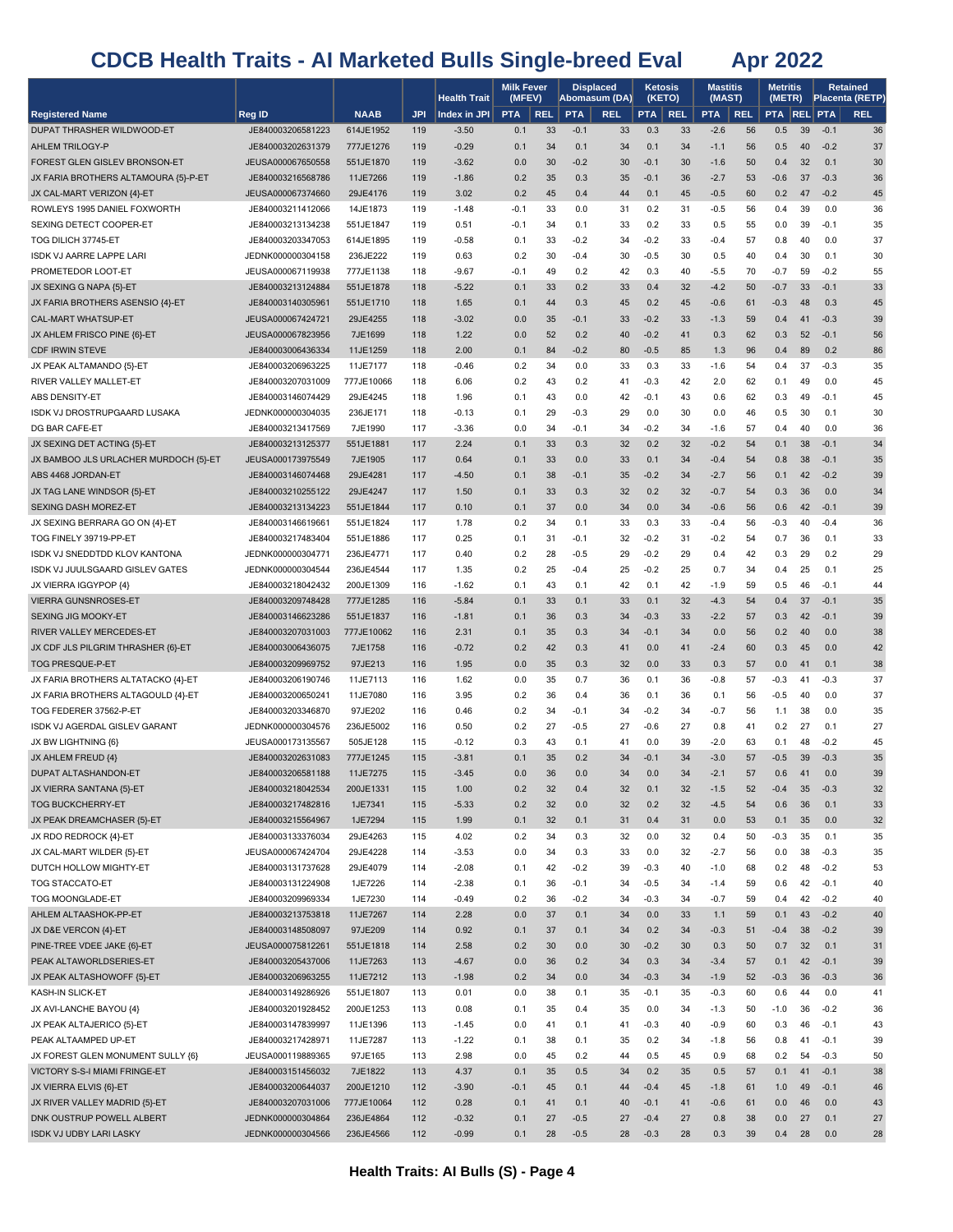|                                                                |                                        |                        |            | <b>Health Trait</b> | <b>Milk Fever</b><br>(MFEV) |            | <b>Displaced</b><br>Abomasum (DA) |            | <b>Ketosis</b><br>(KETO) |            | <b>Mastitis</b><br>(MAST) |            | Metritis<br>(METR) |          |                  | Retained<br><b>Placenta (RETP)</b> |
|----------------------------------------------------------------|----------------------------------------|------------------------|------------|---------------------|-----------------------------|------------|-----------------------------------|------------|--------------------------|------------|---------------------------|------------|--------------------|----------|------------------|------------------------------------|
| <b>Registered Name</b>                                         | Reg ID                                 | <b>NAAB</b>            | <b>JPI</b> | Index in JPI        | <b>PTA</b>                  | <b>REL</b> | <b>PTA</b>                        | <b>REL</b> | <b>PTA</b>               | <b>REL</b> | <b>PTA</b>                | <b>REL</b> | <b>PTA REL PTA</b> |          |                  | <b>REL</b>                         |
| ISDK VJ RAVNINGGAARD HUUS HAMLET                               | JEDNK000000304607                      | 236JE4607              | 112        | 2.23                | 0.2                         | 27         | $-0.5$                            | 27         | $-0.5$                   | 27         | 1.7                       | 49         | 0.3                | 28       | 0.1              | 28                                 |
| JX PINE-TREE PRODUCER {6}-ET                                   | JEUSA000067762530                      | 29JE4295               | 111        | $-3.54$             | 0.1                         | 42         | 0.1                               | 40         | 0.1                      | 40         | $-2.9$                    | 62         | 0.0                | 47       | $-0.1$           | 44                                 |
| JX PEAK ALTAPICKENS {5}-ET                                     | JE840003228352491                      | 11JE7359               | 111        | $-4.67$             | 0.1                         | 32         | -0.1                              | 32         | 0.4                      | 32         | $-3.3$                    | 51         | 0.3                | 34       | $-0.1$           | 32                                 |
| JX TAYLOR BROTHERS GM MACEO {4}-ET                             | JE840003132356546                      | 551JE1752              | 111        | $-3.58$             | 0.1                         | 42         | $-0.1$                            | 41         | 0.2                      | 40         | $-2.4$                    | 60         | $-0.2$             | 46       | $-0.2$           | 42                                 |
| JX PEAK ALTASOLASTA {6}-ET                                     | JE840003218483944                      | 11JE7352               | 111        | $-3.52$             | 0.0                         | 41         | $-0.3$                            | 40         | 0.0                      | 40         | $-1.2$                    | 60         | 0.0                | 45       | $-0.1$           | 42                                 |
| DUPAT ALTAEMBRACIVE-ET<br>CAL-MART WALDO-ET                    | JE840003206581216<br>JEUSA000067424780 | 11JE7295<br>29JE4288   | 111<br>111 | $-1.55$             | 0.1<br>0.0                  | 34<br>38   | 0.0<br>0.1                        | 33<br>35   | 0.1<br>$-0.1$            | 33<br>35   | $-1.6$<br>$-0.9$          | 55<br>55   | 0.5<br>0.1         | 39<br>40 | $-0.1$<br>$-0.3$ | 36<br>39                           |
| JX CAL-MART BLIZZARD {5}-ET                                    | JEUSA000067424774                      | 29JE4287               | 111        | $-1.39$<br>$-0.32$  | 0.1                         | 37         | 0.0                               | 34         | $-0.2$                   | 34         | $-0.5$                    | 54         | $-0.4$             | 40       | $-0.1$           | 38                                 |
| <b>KASH-IN SUPERIOR-ET</b>                                     | JE840003149286915                      | 551JE1806              | 110        | $-3.01$             | 0.0                         | 38         | 0.2                               | 35         | $-0.2$                   | 34         | $-2.3$                    | 59         | 0.8                | 44       | 0.1              | 41                                 |
| JX PEAK ALTAMEGABOWL {5}-ET                                    | JE840003217428983                      | 11JE7353               | 110        | $-3.60$             | 0.0                         | 31         | 0.1                               | 31         | 0.1                      | 30         | $-2.4$                    | 53         | 0.2                | 36       | $-0.1$           | 32                                 |
| TOG ROCKLAND-P-ET                                              | JE840003209969778                      | 1JE7316                | 110        | $-0.94$             | 0.1                         | 34         | 0.2                               | 32         | $-0.6$                   | 32         | $-1.3$                    | 57         | 0.3                | 40       | 0.1              | 38                                 |
| JX CO-OP LINDORZ {4}-ET                                        | JE840003205030381                      | 1JE7054                | 110        | 4.50                | 0.2                         | 38         | 0.8                               | 39         | 0.4                      | 40         | $-0.7$                    | 56         | $-0.3$             | 40       | $-0.5$           | 39                                 |
| DUPAT DILLAN RAIDER-P-ET                                       | JE840003127607534                      | 147JE6226              | 110        | 3.15                | 0.0                         | 44         | 0.3                               | 42         | 0.1                      | 41         | 0.9                       | 65         | 0.1                | 50       | 0.1              | 47                                 |
| JX FARIA BROTHERS DELPIT {5}-ET                                | JE840003206191446                      | 29JE4221               | 109        | 0.39                | 0.2                         | 34         | 0.4                               | 34         | 0.1                      | 34         | -2.1                      | 55         | 0.5                | 38       | $-0.1$           | 35                                 |
| PROGENESIS PLUNDER-ET                                          | JE840003209774570                      | 97JE206                | 109        | $-2.91$             | 0.0                         | 37         | 0.3                               | 33         | 0.3                      | 33         | $-2.6$                    | 59         | 0.2                | 43       | $-0.3$           | 40                                 |
| FOREST GLEN KALAHARI                                           | JEUSA000067650122                      | 29JE4073               | 109        | $-1.25$             | 0.0                         | 53         | 0.2                               | 45         | 0.0                      | 52         | $-1.3$                    | 77         | 0.5                | 54       | $-0.1$           | 51                                 |
| SUN VALLEY JEOPARDY-ET                                         | JEUSA000173943407                      | 777JE1292              | 109        | $-4.86$             | 0.0                         | 38         | 0.0                               | 35         | 0.2                      | 34         | $-2.9$                    | 54         | 0.2                | 40       | $-0.2$           | 39                                 |
| JX CO-OP XSTATIC {5}-ET                                        | JE840003149120924                      | 1JE7209                | 109        | $-1.80$             | 0.1                         | 35         | 0.2                               | 35         | 0.3                      | 34         | $-2.2$                    | 55         | 0.0                | 40       | $-0.4$           | 37                                 |
| ISDK VJ HJORTVANGS HOLMER HJORT<br>DNK VJ ALSTRUP LUCK LUXI    | JEDNK000000303828<br>JEDNK000000304717 | 236JE166<br>236JE4717  | 109<br>109 | $-2.58$<br>$-0.48$  | 0.2<br>0.1                  | 32<br>27   | $-0.6$<br>$-0.4$                  | 35<br>27   | $-0.5$<br>$-0.2$         | 36<br>27   | $-0.8$<br>0.3             | 46<br>41   | 0.3<br>0.2         | 33<br>27 | 0.1<br>0.0       | 35<br>27                           |
| JER-Z-BOYZ BULWURX-P-ET                                        | JEUSA000173642865                      | 14JE1810               | 109        | $-0.08$             | 0.0                         | 37         | 0.3                               | 35         | 0.2                      | 33         | -0.8                      | 58         | $-0.5$             | 43       | $-0.2$           | 40                                 |
| <b>ISDK VJ HORN</b>                                            | JEDNK000000303496                      | 236JE177               | 109        | $-1.46$             | 0.1                         | 40         | $-0.5$                            | 41         | 0.4                      | 42         | -0.4                      | 47         | 0.2                | 42       | $-0.1$           | 42                                 |
| JX PEAK ALTAAPPROVE {5}-ET                                     | JE840003206963226                      | 11JE7193               | 108        | $-0.51$             | 0.2                         | 34         | $-0.1$                            | 33         | 0.1                      | 33         | $-1.3$                    | 50         | 0.6                | 34       | $-0.2$           | 35                                 |
| JX PEAK ALTAARDAL {5}-ET                                       | JE840003206963232                      | 11JE7262               | 108        | 1.37                | 0.1                         | 43         | 0.0                               | 41         | $-0.4$                   | 42         | 0.5                       | 62         | 0.0                | 48       | 0.0              | 45                                 |
| RIVER VALLEY CHATEAU-ET                                        | JEUSA000067801417                      | 200JE10061             | 108        | $-2.07$             | 0.0                         | 35         | 0.1                               | 35         | 0.2                      | 34         | -1.6                      | 56         | 0.4                | 41       | $-0.2$           | 39                                 |
| JX FARIA BROTHERS ALTASABAN {4}-ET                             | JE840003200649644                      | 11JE7047               | 108        | 0.43                | 0.1                         | 35         | 0.1                               | 35         | 0.4                      | 35         | $-0.8$                    | 53         | $-0.2$             | 37       | $-0.1$           | 36                                 |
| PEAK ALTATHADDEUS-ET                                           | JE840003215564929                      | 11JE7268               | 108        | $-1.64$             | 0.1                         | 44         | 0.0                               | 42         | $-0.1$                   | 43         | $-1.5$                    | 62         | 0.3                | 49       | 0.0              | 46                                 |
| AHLEM KWYNN RESPECT-ET                                         | JEUSA000067823687                      | 7JE1638                | 108        | $-0.04$             | 0.1                         | 55         | $-0.4$                            | 45         | 0.2                      | 41         | 0.5                       | 75         | $-0.8$             | 62       | $-0.1$           | 56                                 |
| PEAK ALTAMONEY MAKER-ET                                        | JE840003218483950                      | 11JE7291               | 107        | $-7.69$             | 0.0                         | 33         | 0.0                               | 33         | 0.4                      | 32         | $-4.7$                    | 54         | 0.0                | 37       | 0.0              | 34                                 |
| JX SUNSET CANYON MAID MAN {6}-ET                               | JEUSA000173138056                      | 100JE7404              | 107        | $-2.95$             | 0.0                         | 43         | $-0.1$                            | 42         | 0.4                      | 42         | $-1.7$                    | 61         | $-0.1$             | 47       | 0.0              | 44                                 |
| <b>VIERRA AEROSMITH-ET</b>                                     | JE840003209748365                      | 777JE1269              | 107        | $-2.83$             | 0.1                         | 36         | 0.1                               | 33         | $-0.4$                   | 35         | $-2.2$                    | 58         | 0.5                | 42       | $-0.2$           | 39                                 |
| JX PEAK ALTAMONTRA {6}-ET                                      | JE840003140986383                      | 11JE1369               | 107        | $-3.70$             | 0.0                         | 45         | 0.0<br>0.0                        | 44         | -0.1<br>$-0.1$           | 45<br>34   | -2.1                      | 61         | 0.8                | 49       | $-0.3$           | 52                                 |
| AHLEM KUSAFIRI<br>DUTCH HOLLOW AMBITION                        | JE840003202631080<br>JE840003213697859 | 777JE1244<br>551JE1861 | 107<br>107 | $-0.32$<br>$-0.71$  | -0.1<br>0.2                 | 34<br>36   | 0.2                               | 32<br>33   | 0.2                      | 33         | 0.5<br>$-2.3$             | 58<br>58   | 0.0<br>0.6         | 40<br>42 | $-0.1$<br>$-0.1$ | 36<br>38                           |
| JX PEAK ALTASAORSA {5}-ET                                      | JE840003217428942                      | 11JE7297               | 106        | $-0.91$             | 0.1                         | 32         | 0.2                               | 32         | 0.0                      | 32         | $-1.6$                    | 53         | 0.1                | 36       | $-0.1$           | 32                                 |
| JX PINE-TREE ALTAFINAL SHOW {4}-ET                             | JEUSA000067771958                      | 11JE7083               | 106        | 2.63                | 0.1                         | 36         | 0.7                               | 35         | 0.0                      | 37         | $-0.8$                    | 58         | $-0.1$             | 40       | $-0.2$           | 37                                 |
| AHLEM CRAZE CHESTNUT 24050-ET                                  | JE840003144728245                      | 100JE7411              | 106        | $-2.89$             | 0.0                         | 46         | 0.2                               | 43         | $-0.1$                   | 44         | $-2.3$                    | 65         | 0.8                | 52       | 0.1              | 48                                 |
| PEAK ALTAFIRESTRIKE-ET                                         | JE840003218483958                      | 11JE7355               | 105        | $-7.68$             | 0.0                         | 33         | $-0.1$                            | 33         | 0.5                      | 32         | $-4.6$                    | 55         | 0.3                | 38       | 0.1              | 34                                 |
| CAL-MART COMPLETELY WORTHY {6}-ET                              | JEUSA000067374690                      | 29JE4217               | 105        | $-3.88$             | 0.1                         | 37         | 0.4                               | 37         | 0.5                      | 34         | $-4.2$                    | 60         | 0.0                | 42       | 0.0              | 39                                 |
| PINE-TREE DELLA VINNY 2121 {6}-ET                              | JEUSA000075812121                      | 551JE1785              | 105        | 0.77                | 0.1                         | 44         | 0.3                               | 43         | 0.0                      | 43         | $-1.0$                    | 61         | 0.6                | 48       | $-0.1$           | 45                                 |
| TOG LISTOWEL IROQUOIS-P-ET                                     | JE840003143160018                      | 14JE1675               | 105        | 2.88                | 0.1                         | 43         | 0.2                               | 44         | $-0.2$                   | 44         | 0.3                       | 66         | 1.3                | 48       | 0.4              | 47                                 |
| JX FARIA BROTHERS FULLER {5}-ET                                | JE840003200650032                      | 1JE7049                | 105        | 1.99                | 0.1                         | 36         | 0.4                               | 36         | 0.6                      | 37         | $-1.0$                    | 54         | 0.3                | 38       | 0.1              | 37                                 |
| ALL LYNNS THRASHER DIRK-ET                                     | JEUSA000174035413                      | 14JE1941               | 105        | 0.60                | 0.1                         | 35         | 0.1                               | 34         | $-0.1$                   | 34         | $-0.5$                    | 57         | 0.4                | 41       | 0.0              | 38                                 |
| JX SEXING GM PADDOCK {4}-ET<br>JX RIVER VALLEY MANIFEST {5}-ET | JE840003146617430                      | 551JE1766              | 104<br>104 | $-2.54$             | 0.0                         | 41<br>33   | 0.2<br>0.1                        | 40         | 0.3<br>0.0               | 40<br>33   | $-2.1$<br>$-1.8$          | 59<br>54   | $-0.1$<br>0.6      | 43<br>37 | $-0.2$<br>$-0.3$ | 41                                 |
| JX FARIA BROTHERS TORYN {5}-ET                                 | JE840003217182964<br>JE840003200650040 | 777JE10065<br>1JE7108  | 104        | $-2.66$<br>1.09     | 0.0<br>0.1                  | 36         | 0.4                               | 33<br>36   | 0.6                      | 37         | $-1.5$                    | 53         | 0.4                | 38       | 0.0              | 35<br>37                           |
| JX PEAK ALTAMATCHPLAY {4}-ET                                   | JE840003213571832                      | 11JE7186               | 104        | 0.72                | 0.2                         | 34         | 0.0                               | 34         | 0.2                      | 34         | $-0.9$                    | 54         | 0.3                | 38       | $-0.1$           | 36                                 |
| JER-Z-BOYZ JADYN-ET                                            | JEUSA000173762822                      | 14JE1885               | 104        | 0.83                | 0.1                         | 38         | 0.4                               | 35         | 0.3                      | 35         | $-1.3$                    | 57         | $-0.1$             | 43       | $-0.1$           | 41                                 |
| AHLEM BAKER-PP-ET                                              | JE840003202631327                      | 29JE4280               | 104        | 2.92                | 0.0                         | 35         | 0.6                               | 33         | $-0.1$                   | 33         | 0.1                       | 58         | 0.6                | 41       | $-0.1$           | 37                                 |
| ISDK VJ BOMAN LASKY LANDO-ET                                   | JEDNK000000304828                      | 236JE4828              | 104        | $-0.05$             | 0.2                         | 25         | $-0.5$                            | 25         | $-0.1$                   | 25         | 0.1                       | 36         | 0.5                | 25       | 0.0              | 25                                 |
| JX CAL-MART WHOOP {6}-ET                                       | JEUSA000067424720                      | 29JE4254               | 103        | $-1.50$             | 0.1                         | 35         | 0.0                               | 34         | $-0.2$                   | 34         | $-1.3$                    | 55         | 0.4                | 38       | $-0.2$           | 35                                 |
| JX PEAK ALTAMAXIMITE {4}-ET                                    | JE840003206963216                      | 11JE7210               | 103        | 2.72                | 0.2                         | 34         | 0.4                               | 33         | 0.2                      | 33         | $-0.7$                    | 54         | 0.0                | 37       | $-0.2$           | 34                                 |
| KASH-IN SALVO                                                  | JE840003142481764                      | 551JE1799              | 103        | $-2.35$             | 0.0                         | 36         | 0.0                               | 35         | $-0.1$                   | 33         | $-1.4$                    | 58         | 0.8                | 42       | $-0.1$           | 39                                 |
| S-S-I VICTORY DASHIELL RENFROW-ET                              | JE840003203866923                      | 7JE1800                | 103        | 1.35                | 0.1                         | 38         | 0.2                               | 34         | 0.0                      | 34         | $-0.4$                    | 57         | 0.4                | 43       | 0.0              | 40                                 |
| FOREST GLEN TULSA                                              | JEUSA000067650467                      | 29JE4216               | 103        | $-0.26$             | 0.1                         | 42         | 0.2                               | 41         | $-0.2$                   | 41         | $-1.2$                    | 62         | 0.5                | 48       | 0.0              | 44                                 |
| JX RDO FRITO {5}-P-ET                                          | JE840003133376066                      | 29JE4268               | 103        | 4.50                | 0.1                         | 34         | 0.4                               | 33         | 0.2                      | 33         | 0.8                       | 56         | 0.3                | 39       | $-0.1$           | 36                                 |
| SEXING CHROME ZODI-ET                                          | JE840003146619676                      | 551JE1820              | 103<br>103 | 1.40                | 0.0                         | 45<br>37   | 0.2                               | 42         | $-0.1$<br>0.1            | 43<br>34   | 0.5                       | 63         | $-0.2$             | 50<br>42 | $-0.3$<br>0.0    | 47                                 |
| PRIMUS DASHIELL STURGIS-ET<br>PINE-TREE POPCORN-PP-ET          | JEUSA000173774063<br>JEUSA000075812150 | 250JE1834<br>777JE1256 | 103        | 3.35<br>3.05        | 0.2<br>0.0                  | 34         | 0.3<br>0.3                        | 34<br>33   | $-0.1$                   | 33         | $-0.2$<br>0.9             | 56<br>56   | 0.6<br>0.7         | 39       | 0.0              | 39<br>36                           |
| PEAK ALTASOVOUGE-ET                                            | JENLD000682613389                      | 11JE7138               | 102        | $-7.75$             | 0.1                         | 38         | 0.0                               | 38         | 0.2                      | 36         | $-5.2$                    | 60         | 0.2                | 43       | 0.0              | 40                                 |
| JX AHLEM FRISCO ADAMA {6}                                      | JEUSA000067823967                      | 7JE1719                | 102        | $-1.06$             | 0.0                         | 43         | 0.1                               | 37         | 0.0                      | 39         | $-0.8$                    | 61         | 0.2                | 48       | $-0.3$           | 45                                 |
| JX KASH-IN GOT MAID KUDOS {6}-ET                               | JE840003142481829                      | 100JE7396              | 102        | $-3.19$             | $-0.1$                      | 41         | 0.1                               | 40         | $-0.2$                   | 39         | $-1.3$                    | 61         | $-0.2$             | 45       | $-0.1$           | 42                                 |
| TOG SCARBOROUGH-P                                              | JE840003209969785                      | 1JE7318                | 102        | 1.46                | 0.1                         | 36         | 0.3                               | 34         | $-0.3$                   | 34         | $-0.4$                    | 58         | 0.5                | 42       | 0.0              | 38                                 |
| JX AHLEM BALTAZAR KIAWA {6}-P-ET                               | JEUSA000067823735                      | 7JE1617                | 102        | $-0.22$             | $-0.1$                      | 55         | 0.1                               | 46         | 0.3                      | 39         | 0.0                       | 72         | 0.4                | 62       | $-0.3$           | 60                                 |
| JX SEXING BERRARA EFRON {4}-P-ET                               | JE840003143701521                      | 551JE1771              | 102        | 7.28                | 0.3                         | 33         | 0.3                               | 33         | 0.4                      | 32         | 1.4                       | 56         | 0.3                | 39       | $-0.2$           | 35                                 |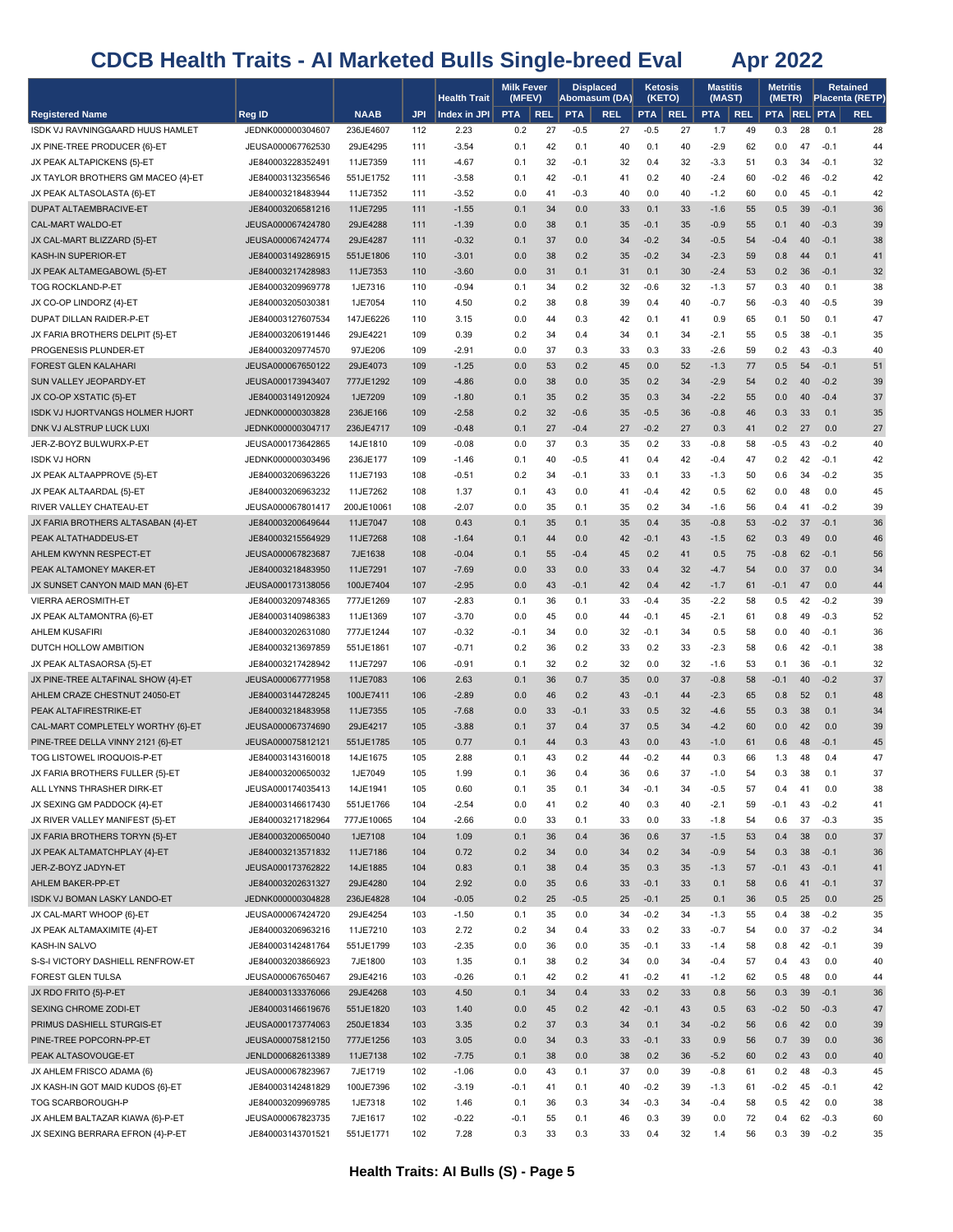|                                                                     |                                        |                       |            | <b>Health Trait</b> | <b>Milk Fever</b><br>(MFEV) |            | <b>Displaced</b> | Abomasum (DA) | <b>Ketosis</b><br>(KETO) |            | Mastitis<br>(MAST) |            | Metritis<br>(METR) |          |                  | Retained<br><b>Placenta (RETP)</b> |
|---------------------------------------------------------------------|----------------------------------------|-----------------------|------------|---------------------|-----------------------------|------------|------------------|---------------|--------------------------|------------|--------------------|------------|--------------------|----------|------------------|------------------------------------|
| <b>Registered Name</b>                                              | Reg ID                                 | <b>NAAB</b>           | JPI        | Index in JPI        | <b>PTA</b>                  | <b>REL</b> | <b>PTA</b>       | <b>REL</b>    | PTA                      | <b>REL</b> | <b>PTA</b>         | <b>REL</b> | <b>PTA REL PTA</b> |          |                  | <b>REL</b>                         |
| ISDK VJ BOWMAN LASKY LASTER-ET                                      | JEDNK000000304827                      | 236JE4827             | 102        | $-1.01$             | 0.1                         | 25         | $-0.4$           | 25            | $-0.1$                   | 25         | $-0.1$             | 38         | 0.3                | 25       | 0.0              | 25                                 |
| JX PEAK ALTAMINERVA {5}-ET                                          | JE840003209774664                      | 11JE7296              | 101        | $-1.33$             | 0.1                         | 34         | 0.1              | 33            | 0.1                      | 33         | $-1.6$             | 51         | 0.0                | 34       | $-0.2$           | 35                                 |
| CAL-MART WYOMING-ET                                                 | JEUSA000067424771                      | 29JE4286              | 101        | 0.57                | 0.1                         | 38         | 0.1              | 35            | 0.0                      | 35         | $-0.5$             | 55         | 0.5                | 40       | $-0.3$           | 39                                 |
| JX FARIA BROTHERS ALTAROZIER {3}                                    | JE840003140371346                      | 11JE1349              | 101        | 3.57                | 0.2                         | 47         | 0.8              | 48            | 0.6                      | 51         | $-1.1$             | 63         | $-1.7$             | 50       | $-0.5$           | 51                                 |
| JX PINE-TREE DANBURY {5}-ET                                         | JEUSA000067762309                      | 29JE4272              | 101        | $-0.83$             | 0.0                         | 42         | 0.2              | 41            | $-0.2$                   | 42         | $-0.9$             | 61         | 0.4                | 47       | $-0.1$           | 44                                 |
| PRIMUS VICEROY CALIBAN-ET                                           | JE840003006436062                      | 7JE1787               | 101        | $-1.32$             | 0.0                         | 46         | 0.2              | 44            | $-0.2$                   | 45         | $-1.3$             | 63         | $1.2$              | 50       | $-0.2$           | 47                                 |
| ISDK VJ MOSEGAARD HILARIO HAARE                                     | JEDNK000000304229                      | 236JE229              | 101        | $-2.61$             | 0.2                         | 33         | $-0.7$           | 33            | 0.0                      | 33         | -0.8               | 48         | $-0.1$             | 33       | 0.0              | 33                                 |
| ISDK HOHOLT GATES GOOGLE                                            | JEDNK000000304819                      | 236JE4819             | 101        | $-0.14$             | 0.1                         | 26         | $-0.4$           | 26            | $-0.2$                   | 26         | 0.3                | 42         | 0.8                | 26       | 0.2              | 26                                 |
| PEAK ALTAREINVENT-ET                                                | JE840003149120937                      | 11JE7244              | 100        | $-2.36$<br>4.15     | 0.1<br>0.2                  | 35<br>42   | -0.1<br>0.4      | 34<br>42      | $-0.3$<br>0.7            | 34<br>42   | -1.5<br>$-0.3$     | 55<br>62   | 0.6<br>0.3         | 39       | $-0.2$<br>$-0.2$ | 37<br>48                           |
| JX FARIA BROTHERS ALTAZIDANE {4}-ET<br>JX AHLEM CHROME COLGATE {6}  | JE840003149514358<br>JE840003202631159 | 11JE1379<br>14JE1876  | 100<br>100 | $-3.32$             | 0.0                         | 43         | $-0.1$           | 41            | 0.0                      | 42         | $-1.7$             | 62         | 0.1                | 47<br>48 | 0.1              | 45                                 |
| RIVER VALLEY CIRCUS CLOSER-ET                                       | JEUSA000075341010                      | 7JE5052               | 100        | 2.84                | 0.0                         | 37         | 0.1              | 36            | 0.4                      | 37         | 1.0                | 62         | 0.4                | 45       | 0.0              | 39                                 |
| ISDK VJ RAVNINGGAARD HAZARD                                         | JEDNK000000303970                      | 236JE254              | 100        | 0.38                | 0.2                         | 28         | $-0.3$           | 28            | 0.0                      | 28         | $-0.3$             | 37         | 0.4                | 29       | 0.2              | 28                                 |
| JX PEAK ALTAUNIFY {5}-ET                                            | JE840003205436204                      | 11JE7184              | 99         | $-1.93$             | 0.2                         | 37         | 0.0              | 37            | 0.3                      | 38         | $-2.3$             | 55         | $-0.3$             | 39       | $-0.3$           | 39                                 |
| AHLEM AXIS BANCROFT-ET                                              | JEUSA000073409475                      | 29JE3991              | 99         | 1.79                | 0.2                         | 79         | 0.2              | 65            | $-0.3$                   | 71         | $-0.5$             | 94         | 1.1                | 79       | $-0.4$           | 79                                 |
| <b>VIERRA BOBDYLAN</b>                                              | JE840003200644064                      | 97JE199               | 99         | $-4.66$             | 0.1                         | 41         | 0.2              | 41            | 0.3                      | 40         | -4.1               | 61         | 0.6                | 46       | 0.0              | 43                                 |
| JX JER BEL MALDINI ARCHIE {5}-ET                                    | JEUSA000173491704                      | 7JE1769               | 99         | $-0.38$             | 0.3                         | 42         | 0.2              | 42            | 0.0                      | 43         | $-2.2$             | 60         | $-0.6$             | 47       | $-0.4$           | 44                                 |
| SANDCREEKS D LARS COLOMBIA278-ET                                    | JE840003134637593                      | 100JE7410             | 99         | $-1.44$             | 0.1                         | 42         | 0.0              | 43            | 0.4                      | 42         | $-1.8$             | 61         | 0.4                | 48       | 0.1              | 44                                 |
| JX FARIA BROTHERS ALTAJETSON {4}-ET                                 | JE840003144724598                      | 11JE7042              | 99         | 2.51                | 0.2                         | 42         | 0.2              | 43            | $-0.5$                   | 45         | 0.3                | 62         | $-0.5$             | 48       | $-0.2$           | 44                                 |
| <b>TOG FORTUNATE-ET</b>                                             | JE840003209969364                      | 1JE7232               | 99         | $-3.17$             | 0.0                         | 43         | 0.1              | 41            | $-0.4$                   | 41         | -1.9               | 63         | 0.9                | 49       | $-0.2$           | 45                                 |
| JX SEXING TYRION PASCO {3}-ET                                       | JE840003132350671                      | 551JE1742             | 99         | 0.84                | 0.1                         | 47         | 0.3              | 48            | $-0.3$                   | 47         | $-0.1$             | 61         | $-2.1$             | 49       | $-0.4$           | 48                                 |
| ISDK VJ GUNDESTRUP HJORRI HIGHER                                    | JEDNK000000304604                      | 236JE5005             | 99         | $-0.48$             | 0.2                         | 27         | $-0.6$           | 27            | $-0.1$                   | 28         | 0.1                | 35         | 0.4                | 27       | 0.1              | 28                                 |
| <b>ISDK VJ LUKOWA</b>                                               | JEDNK000000303732                      | 236JE160              | 99         | 0.81                | 0.2                         | 30         | $-0.5$           | 31            | 0.2                      | 31         | 0.4                | 34         | 0.2                | 31       | 0.1              | 32                                 |
| JX PINE-TREE ENZO DAVID 1908 {4}-ET                                 | JEUSA000067771908                      | 551JE1757             | 98         | $-0.38$             | 0.0                         | 36         | 0.6              | 35            | 0.4                      | 35         | $-2.0$             | 58         | 0.2                | 40       | $-0.3$           | 37                                 |
| ALL LYNNS DEMOS-P-ET                                                | JEUSA000173162305                      | 777JE1178             | 98         | 5.83                | 0.1                         | 47         | 0.5              | 41            | $-0.1$                   | 41         | 1.5                | 64         | 0.2                | 50       | 0.0              | 51                                 |
| JX PEAK DEALDASH {5}-ET                                             | JE840003206963193                      | 1JE7185               | 97         | $-1.92$             | 0.2                         | 36         | 0.0              | 36            | 0.0                      | 36         | $-2.0$             | 57         | $-0.7$             | 41       | $-0.3$           | 38                                 |
| JX JER-Z-BOYZ WINWOOD {5}-ET                                        | JEUSA000173272909                      | 551JE1751             | 97         | 3.61                | 0.1                         | 39         | 0.5              | 38            | 0.3                      | 38         | -0.1               | 60         | 0.2                | 45       | 0.1              | 42                                 |
| S-S-I VICTORY CHROME LADSON-ET                                      | JE840003210011191                      | 250JE1852             | 97         | 0.34                | 0.0                         | 44         | 0.1              | 43            | 0.0                      | 43         | $-0.2$             | 62         | 0.5                | 49       | 0.1              | 46                                 |
| <b>ISDK VJ HOEHOLT JERN JAMES</b>                                   | JEDNK000000304302                      | 236JE248              | 97         | 1.29                | 0.1                         | 28         | $-0.5$           | 28            | $-0.1$                   | 28         | 1.6                | 45         | $-0.3$             | 29       | 0.0              | 29                                 |
| JX FOREST GLEN BALTAZAR AMORE {6}-ET                                | JEUSA000067650232                      | 29JE4105              | 96         | 0.32                | 0.2                         | 44         | 0.1              | 40            | 0.5                      | 39         | $-1.7$             | 64         | 0.6                | 50       | 0.0              | 46                                 |
| TOG ALTAMADAWASKA-P                                                 | JE840003209969638                      | 11JE7310              | 96         | 0.84                | 0.2                         | 35         | 0.2              | 35            | $-0.2$                   | 35         | $-1.2$             | 57         | 0.6                | 41       | 0.1              | 37                                 |
| ALL LYNNS LISTOWEL DALTON-P-ET                                      | JEUSA000173175006                      | 29JE4137              | 96         | 4.40                | 0.1                         | 44         | 0.5              | 41            | $-0.1$                   | 41         | 0.6                | 63         | 0.6                | 49       | 0.0              | 46                                 |
| FOREST GLEN BANCROFT TATE<br>PINE-TREE CHROME DETECTIVE 2019 {6}-ET | JEUSA000067650143<br>JEUSA000075812019 | 29JE4087<br>551JE1769 | 96<br>96   | 0.94<br>$-0.87$     | 0.2<br>$-0.1$               | 43<br>44   | 0.1<br>0.1       | 39<br>42      | $-0.5$<br>0.1            | 40<br>42   | $-0.5$<br>$-0.2$   | 65<br>63   | 0.3<br>$-0.1$      | 47<br>49 | $-0.2$<br>$-0.1$ | 42<br>46                           |
| YOSEMITE JLS KWYNN ROWAN-ET                                         | JE840003131274492                      | 7JE1760               | 96         | 1.26                | 0.1                         | 41         | 0.1              | 38            | 0.4                      | 40         | $-0.4$             | 62         | 0.2                | 47       | $-0.1$           | 44                                 |
| LENCREST TOBEFAMOUS                                                 | JECAN000111602150                      | 777JE1320             | 96         | $-0.35$             | 0.0                         | 35         | 0.1              | 37            | 0.2                      | 32         | $-0.7$             | 56         | 0.3                | 43       | 0.1              | 38                                 |
| ISDK VJ JUULSGAARD WILLEM WILDER                                    | JEDNK000000304654                      | 236JE4654             | 96         | 0.21                | 0.1                         | 27         | $-0.4$           | 27            | $-0.4$                   | 27         | 0.7                | 40         | 0.7                | 27       | 0.1              | 27                                 |
| JX PINE-TREE ENZO ANDRE 1962 {4}-ET                                 | JEUSA000067771962                      | 551JE1778             | 95         | $-1.02$             | 0.1                         | 38         | 0.3              | 37            | 0.0                      | 38         | $-1.6$             | 57         | $-1.0$             | 40       | $-0.4$           | 39                                 |
| JX PEAK ALTABOWLINE {6}-ET                                          | JE840003215564910                      | 11JE7305              | 95         | $-2.64$             | 0.0                         | 41         | -0.1             | 40            | 0.0                      | 40         | $-1.2$             | 60         | 0.1                | 45       | $-0.2$           | 42                                 |
| JX PEAK ALTARODMAN {5}-ET                                           | JE840003149120929                      | 11JE7235              | 95         | $-0.06$             | 0.1                         | 45         | 0.1              | 45            | $-0.5$                   | 45         | $-0.5$             | 60         | 0.5                | 48       | $-0.3$           | 45                                 |
| JX FARIA BROTHERS TOBASCO {4}-ET                                    | JE840003144724629                      | 97JE189               | 95         | 0.65                | 0.1                         | 44         | 0.3              | 45            | $-0.2$                   | 45         | $-0.7$             | 60         | $-0.7$             | 47       | 0.0              | 45                                 |
| JX SEXING CRAZE QUICKSTEP {5}-ET                                    | JE840003203845428                      | 551JE1759             | 95         | $-3.60$             | 0.0                         | 41         | $-0.1$           | 41            | $-0.6$                   | 41         | $-1.4$             | 60         | 0.3                | 46       | $-0.1$           | 42                                 |
| VIERRA ALTALUXURIOUS-P                                              | JE840003203625068                      | 11JE7155              | 94         | $-4.44$             | $-0.1$                      | 37         | 0.2              | 33            | 0.0                      | 33         | $-2.3$             | 60         | $-0.8$             | 44       | $-0.1$           | 40                                 |
| JX VIERRA SINATRA {4}-ET                                            | JE840003200644168                      | 200JE1220             | 94         | $-2.55$             | 0.1                         | 37         | 0.2              | 36            | 0.2                      | 36         | $-2.6$             | 57         | 0.2                | 40       | $-0.4$           | 38                                 |
| <b>TOG OCCIPITALIS-ET</b>                                           | JE840003131225261                      | 97JE204               | 94         | $-3.78$             | 0.1                         | 45         | 0.1              | 44            | $-0.2$                   | 45         | $-3.0$             | 63         | 0.9                | 50       | $-0.1$           | 47                                 |
| JX DUPAT JLS STRMCLD DORSAI {5}-ET                                  | JE840003141725606                      | 147JE6229             | 94         | $-6.06$             | 0.1                         | 38         | 0.1              | 35            | $-0.3$                   | 38         | $-4.0$             | 60         | $-0.3$             | 42       | $-0.1$           | 38                                 |
| BW SUNSEEKER-ET                                                     | JEUSA000119965973                      | 505JE124              | 94         | $-0.25$             | 0.1                         | 41         | 0.1              | 38            | 0.5                      | 40         | $-1.2$             | 62         | $-0.7$             | 47       | 0.0              | 43                                 |
| JX PEAK ALTAARVO {4}-ET                                             | JE840003206963139                      | 11JE7145              | 94         | 2.58                | 0.2                         | 39         | 0.3              | 39            | 0.3                      | 41         | -0.4               | 59         | $-0.6$             | 43       | $-0.4$           | 40                                 |
| RIVER VALLEY PFENNIG PERFECT FIT                                    | JE840003009997718                      | 147JE6213             | 94         | 1.14                | -0.1                        | 56         | -0.1             | 54            | $-0.1$                   | 54         | 1.3                | 81         | 0.6                | 60       | 0.4              | 60                                 |
| WETUMPKA LISTOWEL NIGEL-PP                                          | JEUSA000067339324                      | 566JE109              | 94         | 0.42                | 0.0                         | 40         | 0.3              | 40            | 0.0                      | 39         | -0.6               | 61         | 0.3                | 46       | 0.0              | 42                                 |
| JX CO-OP ALTABAGWELL {4}-ET                                         | JE840003206963324                      | 11JE7303              | 94         | 1.38                | 0.1                         | 36         | 0.2              | 34            | 0.1                      | 34         | $-0.3$             | 54         | $-0.2$             | 39       | $-0.1$<br>0.0    | 38                                 |
| SEXING ZIPPER AUTOMATIC 59995-ET<br>AHLEM KIAWA ENSIGN 24617-ET     | JE840003010363742<br>JE840003202631032 | 151JE1625<br>7JE1831  | 94<br>94   | 1.89<br>3.34        | 0.1<br>0.0                  | 52<br>37   | $-0.3$<br>0.4    | 56<br>35      | 0.3<br>0.2               | 48<br>33   | 0.9<br>0.7         | 79<br>59   | 0.9<br>0.5         | 63<br>44 | $-0.2$           | 52<br>40                           |
| ISDK VJ HAUGSTEDGAARD HORST                                         | JEDNK000000303706                      | 236JE251              | 94         | $-2.38$             | 0.0                         | 39         | $-0.4$           | 39            | 0.3                      | 41         | $-0.5$             | 50         | 0.0                | 41       | $-0.1$           | 41                                 |
| JX PEAK PRESLEY {5}-ET                                              | JE840003206963201                      | 180JE7190             | 93         | $-2.37$             | 0.1                         | 35         | 0.1              | 34            | 0.0                      | 34         | $-2.2$             | 54         | 0.2                | 38       | $-0.1$           | 36                                 |
| JX PINE-TREE NUEVO {5}-P                                            | JEUSA000067762389                      | 1JE7299               | 93         | 1.84                | 0.1                         | 34         | 0.3              | 33            | 0.3                      | 33         | -0.5               | 56         | 0.1                | 40       | $-0.1$           | 36                                 |
| JX PROGENESIS MACHOMAN {5}-ET                                       | JE840003209774684                      | 200JE1268             | 93         | $-1.54$             | 0.0                         | 36         | 0.2              | 34            | $-0.3$                   | 35         | $-1.1$             | 57         | 0.1                | 42       | $-0.3$           | 38                                 |
| VERJATIN INNOVATION-ET                                              | JECAN000120009244                      | 97JE207               | 93         | $-3.03$             | $-0.1$                      | 39         | $-0.3$           | 34            | 0.3                      | 34         | $-0.5$             | 61         | $-0.3$             | 45       | $-0.1$           | 41                                 |
| ISDK VJ GAMMELGAARD HAARE HABBIT                                    | JEDNK000000304650                      | 236JE4650             | 93         | $-1.18$             | 0.1                         | 28         | -0.6             | 28            | $-0.2$                   | 28         | 0.4                | 42         | 0.3                | 28       | 0.0              | 28                                 |
| JX AARDEMA JONES {3}                                                | JE840003012659145                      | 1JE1080               | 93         | $-1.35$             | 0.2                         | 48         | 0.0              | 45            | $-0.5$                   | 48         | $-1.3$             | 65         | $-0.6$             | 53       | $-0.4$           | 46                                 |
| ISDK VJ GROENBJERG LOBO LOBSTER                                     | JEDNK000000304580                      | 236JE4580             | 93         | $-0.10$             | 0.2                         | 28         | $-0.5$           | 28            | $-0.5$                   | 28         | 0.5                | 42         | $-0.2$             | 28       | 0.0              | 28                                 |
| AHLEM BANCROFT CHICAGO 23929                                        | JEUSA000067823929                      | 100JE7403             | 92         | 1.26                | 0.1                         | 43         | 0.2              | 38            | 0.4                      | 40         | $-0.8$             | 65         | 0.9                | 48       | $-0.1$           | 45                                 |
| JX FARIA BROTHERS KLEERLY {5}-ET                                    | JE840003200650065                      | 1JE7110               | 92         | 3.73                | 0.3                         | 35         | 0.4              | 35            | 0.1                      | 35         | $-0.7$             | 55         | 0.2                | 39       | $-0.1$           | 36                                 |
| PEAK INNOVATE-ET                                                    | JE840003205436927                      | 1JE7136               | 92         | 0.95                | 0.2                         | 43         | 0.1              | 42            | 0.4                      | 43         | $-1.1$             | 62         | 0.3                | 49       | $-0.3$           | 45                                 |
| ROWLEYS 80 URLACHER MCCOMB-ET                                       | JE840003211412088                      | 7JE1874               | 92         | 1.28                | 0.1                         | 33         | 0.0              | 33            | 0.2                      | 33         | 0.0                | 54         | 0.1                | 38       | 0.0              | 34                                 |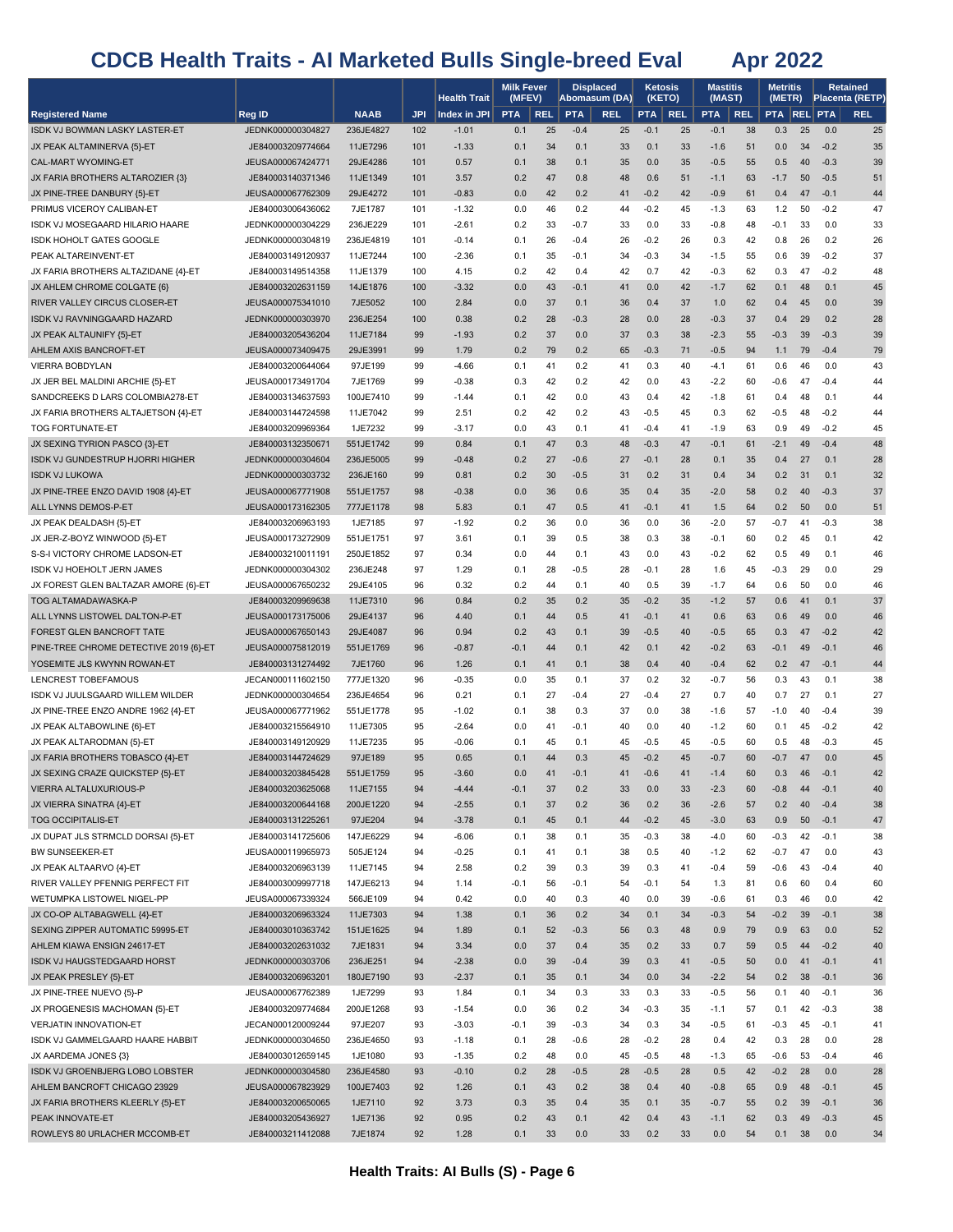|                                                                  |                                        |                      |            | <b>Health Trait</b> | <b>Milk Fever</b><br>(MFEV) |            | <b>Displaced</b> | Abomasum (DA) |               | Ketosis<br>(KETO) | <b>Mastitis</b><br>(MAST) |            | <b>Metritis</b><br>(METR) |          |                  | <b>Retained</b><br>Placenta (RETP) |
|------------------------------------------------------------------|----------------------------------------|----------------------|------------|---------------------|-----------------------------|------------|------------------|---------------|---------------|-------------------|---------------------------|------------|---------------------------|----------|------------------|------------------------------------|
| <b>Registered Name</b>                                           | Reg ID                                 | <b>NAAB</b>          | <b>JPI</b> | Index in JPI        | <b>PTA</b>                  | <b>REL</b> | <b>PTA</b>       | <b>REL</b>    | <b>PTA</b>    | <b>REL</b>        | <b>PTA</b>                | <b>REL</b> | <b>PTA REL PTA</b>        |          |                  | <b>REL</b>                         |
| ELM-J ALTAMAREK {6}-ET                                           | JE840003208643065                      | 11JE7237             | 92         | 1.28                | 0.1                         | 37         | 0.3              | 34            | 0.3           | 34                | $-0.9$                    | 54         | 0.5                       | 40       | $-0.1$           | 39                                 |
| BLACK LABEL THRASHING KAMAKAZI-ET                                | JE840003219480313                      | 7JE1980              | 92         | 3.02                | 0.2                         | 35         | 0.2              | 34            | 0.2           | 34                | -0.1                      | 55         | 0.1                       | 39       | 0.0              | 35                                 |
| ISDK VJ BLANKE JASON JANKO                                       | JEDNK000000303787                      | 236JE252             | 92         | 1.39                | 0.0                         | 32         | $-0.5$           | 32            | $-0.5$        | 32                | 2.5                       | 49         | $-0.2$                    | 33       | 0.0              | 33                                 |
| PEAK ALTARIVERDALE-ET                                            | JE840003149120930                      | 11JE7251             | 91         | $-2.13$             | 0.1                         | 35         | 0.2              | 34            | 0.3           | 34                | $-2.6$                    | 55         | 0.7                       | 39       | $-0.2$           | 36                                 |
| JX CAL-MART WILLIE {5}-ET                                        | JEUSA000067424705                      | 29JE4229             | 91         | $-3.50$             | 0.2                         | 34         | 0.0              | 34            | $-0.2$        | 34                | $-2.8$                    | 54         | $-0.7$                    | 37       | $-0.2$           | 35                                 |
| AHLEM CRAZE JALAPENO 24052-ET                                    | JE840003144728247                      | 100JE7412            | 91         | $-1.40$             | 0.1                         | 42         | 0.3              | 41            | $-0.3$        | 41                | $-2.1$                    | 61         | 0.6                       | 47       | 0.1              | 44                                 |
| JX SEXING VICE UGO {5}-ET                                        | JE840003203845399                      | 551JE1764            | 91         | $-2.79$             | 0.1                         | 43         | 0.2              | 42            | 0.2           | 43                | $-3.0$                    | 60         | 0.8                       | 47       | 0.0              | 44                                 |
| <b>ABS MARINE-ET</b>                                             | JE840003201594484                      | 29JE4195             | 91         | $-3.23$             | 0.0                         | 41         | 0.2              | 40            | $-0.4$        | 40                | $-2.3$                    | 61         | 0.9                       | 47       | 0.1              | 43                                 |
| <b>ISDK VJ GYVELBORG HIHL GYVEL</b>                              | JEDNK000000304163                      | 236JE223             | 91         | 1.55                | 0.2                         | 29         | $-0.3$           | 29            | 0.1           | 29                | 0.3                       | 45         | 0.4                       | 29       | 0.2              | 29                                 |
| JX KASH-IN ALTASIDRA {5}                                         | JE840003215633197                      | 11JE7308             | 90         | $-5.70$             | $-0.1$                      | 45         | 0.3              | 44            | $-0.1$        | 45                | $-3.4$                    | 63         | 0.5                       | 50       | $-0.3$           | 47                                 |
| PINE-TREE DO IT RIGHT-ET                                         | JEUSA000075812302                      | 515JE6               | 90         | 1.43                | 0.0                         | 34         | 0.3              | 34            | 0.4           | 34                | $-0.2$                    | 56         | 0.3                       | 40       | $-0.3$           | 36                                 |
| <b>ISGB GRAHAMS GOLDTOP-ET</b>                                   | JEGBR543178402906                      | 522JE1727            | 90         | 2.63                | 0.3                         | 41         | 0.3              | 40            | $-0.2$        | 39                | $-1.1$                    | 63         | 0.7                       | 47       | 0.3              | 43                                 |
| YOSEMITE KW MASTERS DEGREE-ET                                    | JE840003131274413                      | 100JE7398            | 90         | $-4.38$             | -0.1                        | 40         | -0.2             | 37            | 0.2           | 39                | $-1.5$                    | 65         | $-0.3$                    | 47       | 0.0              | 43                                 |
| KASH-IN FORCEFUL-ET                                              | JE840003142481765                      | 551JE1800            | 89         | $-1.99$             | 0.0                         | 37         | 0.1              | 34            | $-0.5$        | 34                | $-1.2$                    | 59         | 0.8                       | 43       | 0.0              | 40                                 |
| JX PEAK ALTAINCENTIVIZE {4}-ET                                   | JENLD000682613271                      | 11JE7156             | 89         | $-1.39$             | 0.2                         | 44         | 0.1              | 44            | 0.2           | 45                | $-2.3$                    | 61         | 0.3                       | 47       | $-0.3$           | 45                                 |
| JX FARIA BROTHERS FAMILIA {3}-ET                                 | JE840003126052286                      | 551JE1699            | 89         | 3.24                | 0.4                         | 70         | 0.0              | 75            | $-0.7$        | 82                | 0.5                       | 91         | $-1.3$                    | 81       | $-0.5$           | 78                                 |
| JX PEAK ALTAGRAPPLE {5}-ET                                       | JE840003147840033                      | 11JE1382             | 88         | $-4.24$             | 0.0                         | 41         | 0.1              | 41            | $-0.3$        | 40                | $-2.5$                    | 60         | 0.3                       | 46       | $-0.1$           | 43                                 |
| <b>SEXING HUXFORD-ET</b>                                         | JE840003203845449                      | 551JE1765            | 88         | 0.21                | 0.1                         | 44         | 0.4              | 42            | $-0.3$        | 44                | $-1.2$                    | 62         | 0.5                       | 49       | $-0.5$           | 46                                 |
| AHLEM CHROME PICANTO-ET                                          | JE840003202631116                      | 515JE2               | 88         | $-4.29$             | $-0.2$                      | 45         | 0.1              | 42            | 0.2           | 43                | $-1.6$                    | 63         | $-0.4$                    | 50       | $-0.1$           | 47                                 |
| DP KILOWATT AMP-ET                                               | JEUSA000172581329                      | 7JE1628              | 88         | $-2.96$             | $-0.1$                      | 59         | 0.6              | 43            | 0.7           | 56                | $-3.2$                    | 82         | 0.4                       | 62       | $-0.2$           | 63                                 |
| DUPAT DILBERT-P-ET                                               | JE840003127607529                      | 97JE195              | 88         | 1.89                | 0.0                         | 44         | 0.2              | 42            | $-0.1$        | 41                | 0.5                       | 65         | 0.5                       | 50       | 0.1              | 46                                 |
| ISDK VJ ALSTRUP HICKEY HAMA                                      | JEDNK000000303968                      | 236JE178             | 88         | $-1.14$             | 0.2                         | 30         | $-0.5$           | 30            | $-0.8$        | 30                | 0.0                       | 41         | 0.2                       | 31       | 0.1              | 30                                 |
| JX PEAK ALTAHEIR {6}-ET                                          | JE840003138498950                      | 11JE1346             | 87         | $-9.88$             | $-0.1$                      | 43         | 0.1              | 42            | 0.2           | 40                | $-5.5$                    | 64         | 0.2                       | 49       | $-0.1$           | 45                                 |
| JX SEXING GOT MAID PURSUE {4}-ET                                 | JE840003132353767                      | 551JE1732            | 87         | $-3.59$             | 0.1                         | 41         | 0.1              | 40            | 0.0           | 40                | $-2.8$                    | 60         | $-0.1$                    | 45       | $-0.2$           | 42                                 |
| JX FARIA BROTHERS ALTASMART {4}<br>FOREST GLEN VICEROY CONDOR-ET | JE840003140371373                      | 11JE1350             | 87<br>87   | 1.73<br>$-3.29$     | 0.1<br>0.1                  | 46<br>44   | 0.2<br>0.3       | 45<br>43      | 1.1<br>$-0.4$ | 48<br>44          | $-0.7$<br>$-3.0$          | 62<br>61   | $-0.8$<br>0.4             | 49<br>48 | $-0.1$<br>$-0.1$ | 50<br>45                           |
| JX FARIA BROTHERS PRINCE {4}-ET                                  | JEUSA000067650499<br>JE840003200648785 | 29JE4231<br>97JE196  | 87         | 2.26                | 0.2                         | 44         | 0.4              | 45            | 0.1           | 45                | $-0.8$                    | 62         | $-0.3$                    | 49       | $-0.3$           | 46                                 |
| <b>VALSIGNA CHROME ANDERS</b>                                    | JE840003129713325                      | 14JE1833             | 87         | 1.12                | 0.0                         | 46         | 0.1              | 43            | 0.2           | 44                | 0.1                       | 64         | 0.7                       | 51       | 0.0              | 47                                 |
| RIVER VALLEY CECE CHROME-ET                                      | JE840003012423929                      | 7JE5004              | 87         | $-0.90$             | $-0.1$                      | 89         | $-0.1$           | 86            | 0.2           | 87                | 0.2                       | 97         | $-0.3$                    | 93       | 0.1              | 90                                 |
| JX HAWARDEN LAZER {5}-PP                                         | JE840003202631365                      | 777JE1280            | 86         | $-5.12$             | $-0.1$                      | 32         | 0.0              | 32            | $-0.2$        | 32                | $-2.2$                    | 54         | $-0.1$                    | 36       | 0.0              | 33                                 |
| JX CROSSWIND ALERT {4}-ET                                        | JE840003150320962                      | 1JE7017              | 86         | 2.15                | 0.2                         | 35         | 0.4              | 36            | 0.2           | 36                | $-1.0$                    | 54         | -0.5                      | 38       | 0.0              | 37                                 |
| ISDK VJ OESTERMARIE HAARE HAYS                                   | JEDNK000000304613                      | 236JE4613            | 86         | $-0.18$             | 0.2                         | 27         | $-0.4$           | 27            | 0.0           | 28                | -0.3                      | 40         | 0.3                       | 27       | 0.1              | 28                                 |
| ISDK VJ BALSLEV LOBO CHOKO                                       | JEDNK000000304568                      | 236JE4568            | 86         | 0.55                | 0.2                         | 26         | $-0.5$           | 26            | $-0.1$        | 26                | 0.6                       | 48         | $-0.3$                    | 26       | 0.0              | 26                                 |
| ISDK VJ GUNDESTRUP LESTEN LAST                                   | JEDNK000000304651                      | 236JE4651            | 86         | 3.44                | 0.3                         | 27         | -0.5             | 27            | $-0.3$        | 27                | 1.6                       | 34         | 0.5                       | 27       | 0.2              | 27                                 |
| MR CHROME LASPADA-ET                                             | JE840003230462392                      | 551JE1873            | 85         | 2.82                | 0.0                         | 46         | $-0.1$           | 42            | 0.1           | 44                | 1.8                       | 64         | 0.2                       | 51       | $-0.1$           | 48                                 |
| JX PEAK ALTAKARAOKE {5}-ET                                       | JE840003206963168                      | 11JE7162             | 84         | $-7.24$             | 0.0                         | 38         | 0.1              | 38            | 0.3           | 36                | $-4.5$                    | 58         | $-0.3$                    | 41       | $-0.2$           | 39                                 |
| JX PINE-TREE AROUND {5}-ET                                       | JEUSA000067731469                      | 1JE1075              | 84         | $-1.03$             | 0.2                         | 55         | 0.6              | 52            | 0.2           | 55                | $-3.2$                    | 75         | $-0.7$                    | 61       | $-0.3$           | 59                                 |
| JX PINE-TREE ZINC BOSTON 1913 {6}-ET                             | JEUSA000067771913                      | 551JE1763            | 84         | 4.09                | 0.1                         | 34         | 0.3              | 34            | 0.1           | 34                | 1.0                       | 57         | $-0.4$                    | 41       | 0.0              | 37                                 |
| ISDK VJ ENGBJERG HAZARD HERO                                     | JEDNK000000304419                      | 236JE259             | 84         | 0.73                | 0.2                         | 27         | $-0.4$           | 27            | $-0.2$        | 28                | 0.4                       | 39         | 0.3                       | 28       | 0.0              | 27                                 |
| ISDK VJ SKILVAD DAU DANDI                                        | JEDNK000000304614                      | 236JE5001            | 84         | $-0.04$             | 0.2                         | 27         | $-0.5$           | 27            | $-0.4$        | 27                | 0.4                       | 48         | 0.1                       | 27       | 0.0              | 27                                 |
| ISDK VJ HAUGSTEDGAARD CHOKOCHIEF                                 | JEDNK000000304865                      | 236JE4865            | 84         | 1.86                | 0.2                         | 27         | $-0.5$           | 28            | 0.0           | 28                | 1.3                       | 42         | $-0.4$                    | 28       | 0.0              | 28                                 |
| JX CAL-MART ALTASIDE BET {5}-ET                                  | JEUSA000067424779                      | 11JE7298             | 83         | 0.53                | 0.1                         | 38         | 0.2              | 35            | 0.0           | 35                | $-0.8$                    | 55         | 0.4                       | 40       | $-0.2$           | 39                                 |
| JX ABS DAVE {4}-ET                                               | JE840003146074397                      | 29JE4194             | 83         | 0.64                | 0.2                         | 46         | 0.3              | 46            | $-0.3$        | 47                | $-1.1$                    | 57         | $-0.7$                    | 47       | $-0.3$           | 47                                 |
| FOREST GLEN CRAZE TRIPP-ET                                       | JEUSA000067650436                      | 29JE4213             | 83         | $-0.49$             | 0.1                         | 43         | 0.0              | 40            | 0.1           | 41                | $-1.0$                    | 63         | 0.2                       | 48       | 0.1              | 44                                 |
| ISDK VJ JUULSGAARD KLOV KLIBER                                   | JEDNK000000304667                      | 236JE4667            | 83         | 0.95                | 0.2                         | 27         | $-0.4$           | 27            | $-0.3$        | 28                | 0.5                       | 39         | 0.6                       | 28       | 0.1              | 28                                 |
| AHLEM VIABULL NEYMAR                                             | JE840003202630973                      | 515JE3               | 83         | 3.59                | $-0.1$                      | 37         | 0.4              | 35            | 0.4           | 35                | 1.3                       | 60         | 0.2                       | 42       | $-0.1$           | 40                                 |
| JX ELM-J ALTAALLOY {4}-ET                                        | JE840003200373379                      | 11JE7026             | 82         | 0.78                | 0.1                         | 35         | 0.4              | 36            | 0.4           | 35                | $-1.3$                    | 54         | $-0.6$                    | 37       | $-0.1$           | 36                                 |
| PINE-TREE DELLA PHILIP 1987-P-ET                                 | JEUSA000067771987                      | 182JE1041            | 82         | 3.77                | 0.1                         | 37         | 0.7              | 35            | 0.1           | 34                | $-0.6$                    | 59         | 1.1                       | 43       | 0.2              | 39                                 |
| <b>CDF VICEROY-ET</b>                                            | JE840003002447507                      | 11JE1179             | 82         | $-2.37$             | 0.1                         | 93         | 0.2              | 89            | 0.0           | 93                | $-2.6$                    | 98         | 1.1                       | 95       | $-0.2$           | 94                                 |
| ISDK VJ GAMMELGAARD PEREZ PELE                                   | JEDNK000000304550                      | 236JE4550            | 82         | $-2.58$             | 0.1                         | 28         | $-0.6$           | 28            | $-0.1$        | 28                | $-0.4$                    | 43         | 0.1                       | 28       | $-0.1$           | 28                                 |
| PEAK GOAL LINE-ET                                                | JE840003205436928                      | 1JE7137              | 81         | $-3.03$             | 0.1                         | 45         | 0.1              | 44            | 0.2           | 45                | $-2.8$                    | 61         | 0.6                       | 48       | $-0.1$           | 45                                 |
| TOG MAGNESIUM W961 8664-ET                                       | JE840003200059621                      | 97JE201              | 81         | $-2.07$             | 0.1                         | 45         | 0.0              | 43            | $-0.4$        | 44                | $-1.5$                    | 63         | 0.5                       | 50       | $-0.2$           | 47                                 |
| JX SEXING ANTON {4}-ET                                           | JE840003203845433                      | 551JE1761            | 81         | 1.44                | 0.2                         | 46         | 0.3              | 45            | $-0.5$        | 46                | $-0.6$                    | 62         | $-0.2$                    | 49       | $-0.3$           | 47                                 |
| ISDK VJ HAUGSTEDGAARD HJERN HOJ {6}                              | JEDNK000000303972                      | 236JE165             | 81         | $-0.03$             | 0.2                         | 30         | $-0.4$           | 30            | $-0.6$        | 30                | 0.1                       | 39         | 0.5                       | 31       | 0.3              | 30                                 |
| JX SEXING CRAZE ORANGE {5}-ET                                    | JE840003203845437                      | 551JE1750            | 81         | $-2.47$             | 0.0                         | 41         | 0.0              | 41            | $-0.3$        | 41                | $-1.3$                    | 61         | 0.5                       | 47       | 0.0              | 43                                 |
| ISDK VJRAVINGGAARD SVITZER SVICK                                 | JEDNK000000304721                      | 236JE4721            | 81         | 0.38                | 0.1                         | 27         | $-0.4$           | 27            | $-0.7$        | 28                | 1.1                       | 39         | 0.1                       | 28       | 0.2              | 27                                 |
| JX FARIA BROTHERS CASANOVA {4}-ET                                | JE840003144724596                      | 97JE188              | 80         | 0.10                | 0.2                         | 42         | 0.2              | 43            | $-0.4$        | 45                | $-1.1$                    | 60         | $-0.6$                    | 45       | $-0.3$           | 44                                 |
| KASH-IN CRAZE SPIKE-ET                                           | JE840003201336384                      | 551JE1776            | 80         | $-0.22$             | 0.1                         | 43         | 0.1              | 42            | $-0.2$        | 41                | $-1.0$                    | 62         | 1.1                       | 47       | $-0.1$           | 44                                 |
| JX SEXING MARLO PATRON {3}-ET                                    | JE840003123614852                      | 551JE1658            | 80         | 2.59                | 0.3                         | 80         | $-0.2$           | 85            | $-0.6$        | 85                | 1.0                       | 94         | $-0.9$                    | 89       | $-0.3$<br>0.2    | 87                                 |
| JX CAL-MART HARRIS SILAS {5}<br>JX FARIA BROTHERS CAFU {3}       | JEUSA000067294362<br>JE840003126052218 | 97JE145<br>551JE1652 | 79<br>79   | $-1.96$<br>$-0.70$  | 0.1<br>0.2                  | 54<br>53   | $-0.2$<br>0.7    | 55<br>56      | 0.3<br>$-0.3$ | 55<br>55          | $-1.5$<br>$-3.0$          | 80<br>70   | 0.2<br>$-0.8$             | 64<br>58 | 0.0              | 58<br>56                           |
| KASH-IN SALSA-P-ET                                               | JE840003013871195                      | 7JE1474              | 79         | 2.09                | 0.1                         | 44         | 0.2              | 40            | 0.0           | 39                | $-0.1$                    | 70         | 1.4                       | 45       | $-0.2$           | 44                                 |
| JX CO-OP WC MR CHAVEZ {4}-P-ET                                   | JE840003146960075                      | 1JE5000              | 79         | 2.68                | 0.2                         | 44         | 0.7              | 42            | 0.4           | 41                | $-1.4$                    | 60         | $-1.1$                    | 46       | $-0.3$           | 50                                 |
| ISDK VJ RONHOLM HICKEY HIAN {6}                                  | JEDNK000000303933                      | 236JE167             | 79         | $-1.15$             | 0.3                         | 31         | $-0.4$           | 31            | $-0.8$        | 31                | $-0.9$                    | 39         | 0.5                       | 32       | 0.1              | 31                                 |
| JX FARIA BROTHERS THANOS {4}-ET                                  | JE840003149595911                      | 97JE194              | 78         | $-0.63$             | 0.1                         | 38         | 0.2              | 37            | 0.3           | 38                | $-1.5$                    | 58         | $-0.5$                    | 41       | $-0.2$           | 39                                 |
|                                                                  |                                        |                      |            |                     |                             |            |                  |               |               |                   |                           |            |                           |          |                  |                                    |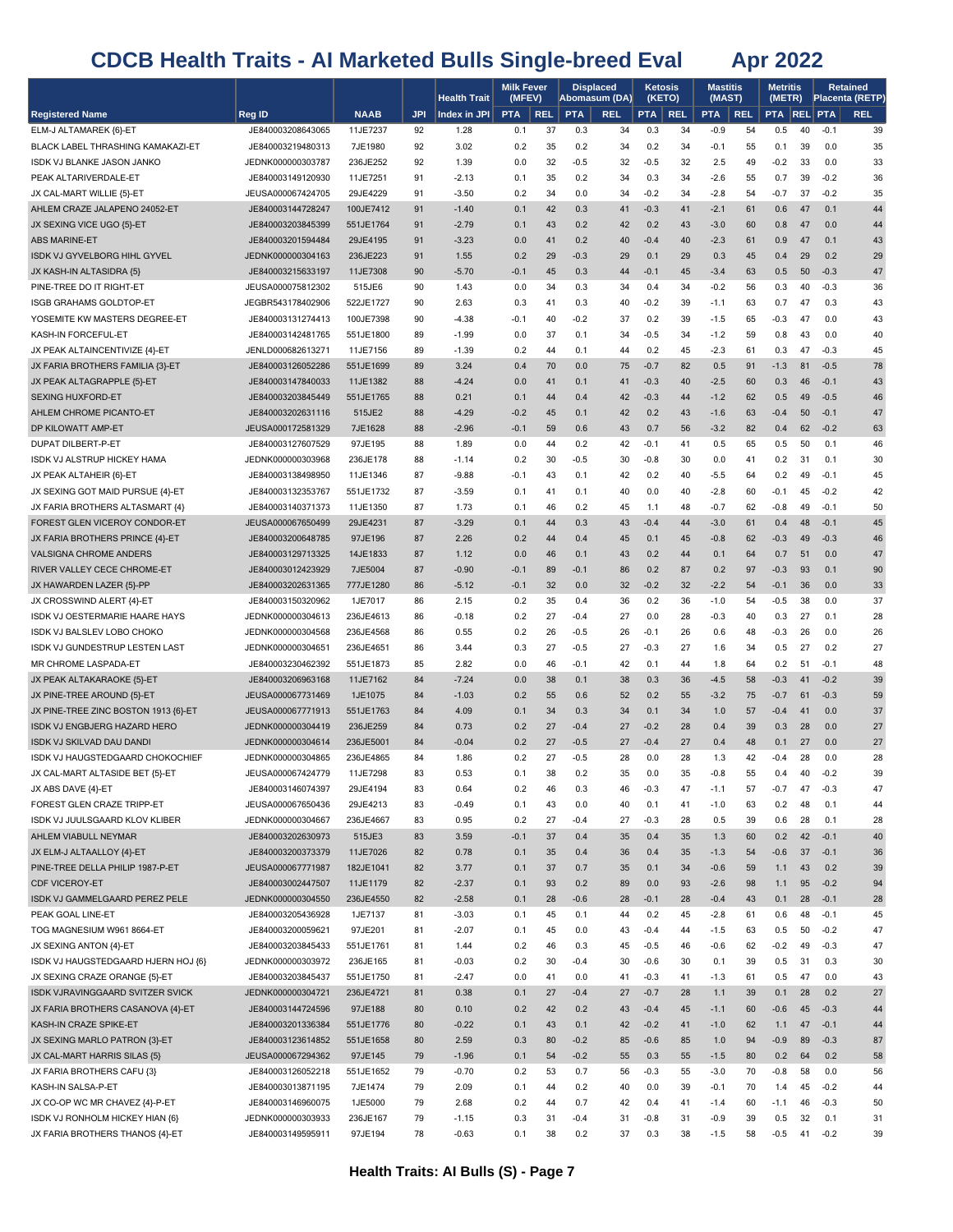|                                                                            |                                        |                         |            | Health Trait    | <b>Milk Fever</b><br>(MFEV) |            |            | <b>Displaced</b><br>Abomasum (DA) |               | Ketosis<br>(KETO) | <b>Mastitis</b><br>(MAST) |            | <b>Metritis</b><br>(METR) |          |                  | <b>Retained</b><br>Placenta (RETP) |
|----------------------------------------------------------------------------|----------------------------------------|-------------------------|------------|-----------------|-----------------------------|------------|------------|-----------------------------------|---------------|-------------------|---------------------------|------------|---------------------------|----------|------------------|------------------------------------|
| <b>Registered Name</b>                                                     | Reg ID                                 | <b>NAAB</b>             | <b>JPI</b> | Index in JPI    | <b>PTA</b>                  | <b>REL</b> | <b>PTA</b> | <b>REL</b>                        | <b>PTA</b>    | <b>REL</b>        | <b>PTA</b>                | <b>REL</b> | <b>PTA REL PTA</b>        |          |                  | <b>REL</b>                         |
| AHLEM WHISTLER-ET                                                          | JEUSA000067823718                      | 777JE1140               | 78         | $-1.50$         | 0.1                         | 44         | 0.1        | 41                                | $-0.6$        | 39                | $-1.3$                    | 63         | 0.0                       | 51       | 0.1              | 47                                 |
| JX MOUNT ROCK VICEROY ALPHA {4}                                            | JEUSA000067686884                      | 29JE4162                | 78         | 0.01            | 0.1                         | 45         | 0.3        | 45                                | 0.1           | 45                | $-1.3$                    | 60         | 0.1                       | 47       | $-0.4$           | 45                                 |
| SEXING CHROME BOYCE-ET                                                     | JE840003146619631                      | 551JE1819               | 77         | $-4.42$         | $-0.1$                      | 45         | 0.1        | 43                                | 0.3           | 43                | $-2.4$                    | 63         | 0.0                       | 50       | $-0.1$           | 47                                 |
| <b>ISDE DIAMO-ET</b>                                                       | JEDEU000362375463                      | 202JE608                | 77         | 0.50            | 0.1                         | 33         | 0.1        | 32                                | 0.1           | 32                | $-0.7$                    | 56         | 0.4                       | 39       | 0.0              | 35                                 |
| ISDK VJ RUNDKAERGAARD HALEY HAWK                                           | JEDNK000000304551                      | 236JE4551               | 77         | $-4.46$         | 0.0                         | 30         | $-0.6$     | 30                                | 0.0           | 30                | $-1.0$                    | 44         | 0.2                       | 30       | $-0.1$           | 30                                 |
| <b>ISDK DJ ZUMA</b>                                                        | JEDNK000000302730                      | 236JE146                | 77         | 3.22            | 0.3                         | 84         | $-0.3$     | 84                                | $-1.6$        | 85                | 1.8                       | 96         | 0.4                       | 89       | 0.5              | 86                                 |
| HILMAR TOPGUN {6}-ET                                                       | JEUSA000119875908                      | 147JE6228               | 76         | 1.07            | 0.1                         | 42         | 0.0        | 37                                | $-0.5$        | 40                | 0.6                       | 63         | $-0.1$                    | 47       | $-0.5$           | 45                                 |
| ISDK VJ ADELGAARD HIHL HIWE                                                | JEDNK000000304155                      | 236JE220                | 76         | 0.25            | 0.1                         | 30         | -0.5       | 31                                | $-0.2$        | 31                | 0.9                       | 39         | 0.4                       | 31       | 0.1              | 31                                 |
| JX SEXING WORLD CUP PHOENIX {4}-ET                                         | JE840003146616931                      | 551JE1749               | 75         | 0.67            | 0.1                         | 41         | 0.5        | 40                                | 0.5           | 40                | -1.7                      | 61         | $-0.4$                    | 46       | $-0.2$           | 43                                 |
| JX MIDWAY AVON DIXON {3}-ET                                                | JE840003143804421                      | 100JE7401               | 74         | 3.60            | 0.2                         | 48         | 0.6        | 49                                | 0.4           | 49                | $-0.8$                    | 64         | $-0.5$                    | 50       | $-0.1$           | 49                                 |
| JX FARIA BROTHERS KUDLOW {5}-ET                                            | JE840003149595637                      | 29JE4154                | 74         | $-1.50$         | 0.3                         | 43         | 0.1        | 44                                | $-0.1$        | 44                | $-2.4$                    | 56         | $-1.5$                    | 45       | $-0.2$           | 44                                 |
| <b>ISDK VJ OUTRUP KLOV KLINK</b>                                           | JEDNK000000304666                      | 236JE4666               | 74         | 1.34            | 0.2                         | 28         | $-0.4$     | 29                                | $-0.6$        | 29                | 1.0                       | 37         | 0.3                       | 29       | 0.1              | 29                                 |
| JX FARIA BROTHERS ENZO FERRARI {4}-ET                                      | JE840003200648888                      | 97JE198                 | 73         | $-0.93$         | 0.2                         | 38         | 0.5        | 37                                | $-0.1$        | 38                | $-2.8$                    | 57         | $-0.4$                    | 40       | $-0.1$           | 39                                 |
| JX FARIA BROTHERS MAHREZ {5}-ET                                            | JE840003144724308                      | 551JE1737               | 73         | 6.43            | 0.1                         | 42         | 0.6        | 41                                | 0.4           | 41                | 1.3                       | 60         | 0.0                       | 45       | $-0.1$           | 42                                 |
| JX FARIA BROTHERS SRIRACHA {4}-ET                                          | JE840003149595164                      | 97JE190                 | 73         | 2.51            | 0.2                         | 39         | 0.4        | 40                                | $-0.4$        | 41                | $-0.3$                    | 58         | $-1.0$                    | 43       | 0.1              | 42                                 |
| JX SEXING HATARI PRATO {4}-ET                                              | JE840003007971576                      | 551JE1719               | 72         | $-3.50$         | 0.1                         | 47         | 0.2        | 47                                | 0.4           | 47                | $-3.3$                    | 61         | $-0.1$                    | 48       | $-0.2$           | 47                                 |
| JX FARIA BROTHERS ALTANOWITZKI {4}                                         | JE840003135124160                      | 11JE1334                | 72         | $-1.05$         | 0.0                         | 53         | $-0.1$     | 56                                | $-0.2$        | 44                | $-0.1$                    | 75         | $-0.3$                    | 61       | $-0.1$           | 59                                 |
| <b>VERJATIN MOONSHINE-ET</b>                                               | JECAN000110974992                      | 182JE1026               | 72         | $-4.44$         | 0.1                         | 34         | 0.0        | 34                                | $-0.2$        | 33                | $-3.0$                    | 56         | 0.3                       | 40       | $-0.1$           | 36                                 |
| JX LYLESTANLEY ALTAHASHTAG {5}-ET                                          | JEUSA000173297636                      | 11JE1393                | 72         | 5.19            | 0.2                         | 42         | 0.7        | 41                                | 0.4           | 41                | $-0.3$                    | 58         | 0.1                       | 44       | 0.0              | 42                                 |
| JX PEAK ALTAMCCAFFREY {5}-ET                                               | JE840003206963191                      | 11JE7174                | 71<br>71   | $-2.71$         | 0.1                         | 45         | 0.1        | 44                                | $-0.2$        | 45                | $-2.2$                    | 60         | 0.3<br>$-0.9$             | 48<br>39 | $-0.3$<br>$-0.3$ | 45                                 |
| JX CO-OP JD CAPALDI {5}-PP-ET<br>JX PEAK ALTAJAMALL {4}-ET                 | JE840003149120886<br>JENLD000682613783 | 1JE7140<br>11JE7115     | 70         | 0.53<br>$-1.74$ | 0.1<br>0.1                  | 35<br>36   | 0.4<br>0.2 | 35<br>35                          | 0.1<br>0.3    | 35<br>35          | $-1.1$<br>$-2.2$          | 55<br>57   | 0.0                       | 39       | $-0.3$           | 36<br>37                           |
| JX MEIER MARLO BARLEY {3}                                                  | JEUSA000067179096                      | 551JE1679               | 70         | 3.76            | 0.2                         | 48         | 0.2        | 45                                | $-0.1$        | 45                | 0.8                       | 68         | $-0.5$                    | 56       | $-0.4$           | 51                                 |
| <b>ISDK DNK VJ JERN</b>                                                    | JEDNK000000303457                      | 236JE176                | 70         | 0.10            | 0.1                         | 30         | $-0.4$     | 30                                | $-0.3$        | 30                | 0.8                       | 48         | $-0.3$                    | 30       | 0.0              | 30                                 |
| JX FOUR J MESSI MELLY {5}                                                  | JE840003142841125                      | 551JE1739               | 69         | $-3.56$         | 0.1                         | 41         | 0.3        | 41                                | $-0.3$        | 41                | $-2.8$                    | 61         | $-1.2$                    | 47       | $-0.4$           | 43                                 |
| SUNSET CANYON DESMOND                                                      | JEUSA000173345302                      | 100JE7415               | 69         | 0.74            | 0.1                         | 35         | 0.4        | 35                                | $-0.3$        | 35                | $-0.9$                    | 55         | $-0.4$                    | 39       | 0.0              | 36                                 |
| JX PINE-TREE ENZO DAVE {4}-ET                                              | JEUSA000067771879                      | 551JE1756               | 68         | $-2.28$         | 0.0                         | 37         | 0.4        | 35                                | 0.2           | 35                | -2.4                      | 59         | $-0.1$                    | 43       | $-0.2$           | 40                                 |
| JX CO-OP GD DIRRELL {4}-PP-ET                                              | JE840003207349700                      | 1JE7142                 | 68         | 1.61            | 0.2                         | 36         | 0.5        | 35                                | 0.0           | 35                | $-1.2$                    | 51         | $-1.1$                    | 37       | $-0.3$           | 37                                 |
| AHLEM AXIS DAGGAR 22486                                                    | JEUSA000073409447                      | 203JE1620               | 68         | 3.78            | 0.1                         | 69         | 0.2        | 71                                | $-0.2$        | 53                | 1.0                       | 89         | 0.9                       | 77       | 0.1              | 72                                 |
| SUNSET CANYON BERLIN-ET                                                    | JEUSA000173345263                      | 100JE7414               | 68         | $-1.25$         | 0.1                         | 38         | $-0.3$     | 38                                | 0.1           | 37                | -0.6                      | 61         | 0.1                       | 45       | 0.0              | 41                                 |
| <b>VERJATIN LEVINE-ET</b>                                                  | JECAN000110975012                      | 551JE1784               | 67         | 1.87            | 0.0                         | 36         | $-0.2$     | 33                                | $-0.2$        | 32                | 1.7                       | 59         | 0.0                       | 42       | 0.1              | 38                                 |
| JX AVON ROAD HIXTON {4}-ET                                                 | JE840003141545595                      | 97JE193                 | 66         | $-0.67$         | 0.2                         | 39         | 0.2        | 40                                | 0.5           | 40                | $-2.3$                    | 56         | $-0.2$                    | 42       | $-0.2$           | 40                                 |
| JX SEXING GOLDBRICKP 60877 {4}-P-ET                                        | JE840003010364624                      | 551JE1644               | 66         | 1.91            | $-0.1$                      | 35         | 0.3        | 35                                | 0.4           | 35                | 0.6                       | 55         | 0.0                       | 39       | 0.0              | 37                                 |
| JX FARIA BROTHERS TYWIN {4}-ET                                             | JE840003011610094                      | 535JE61                 | 66         | $-1.29$         | $-0.1$                      | 47         | $-0.3$     | 48                                | 0.4           | 52                | 0.4                       | 64         | 0.2                       | 53       | $-0.3$           | 54                                 |
| RIVER VALLEY MAC MOVER-ET                                                  | JEUSA000075341176                      | 200JE10033              | 66         | 3.65            | 0.1                         | 41         | 0.2        | 39                                | 0.3           | 40                | 1.0                       | 63         | $-0.9$                    | 47       | $-0.1$           | 43                                 |
| ISDK VJ DONGSGAARDEN HALEY                                                 | JEDNK000000304129                      | 236JE213                | 66         | $-1.98$         | 0.2                         | 30         | -0.6       | 30                                | -0.5          | 31                | $-0.4$                    | 46         | 0.2                       | 31       | 0.0              | 31                                 |
| JX CLOVER PATCH AVON ENZO {3}                                              | JEUSA000119904055                      | 100JE7400               | 65         | $-7.28$         | 0.0                         | 53         | 0.2        | 50                                | 0.2           | 52                | -4.6                      | 74         | $-0.3$                    | 56       | $-0.5$           | 55                                 |
| OAK LANE COMANCHE COHORT-ET                                                | JEUSA000067742177                      | 97JE169                 | 65         | 1.24            | 0.2                         | 48         | 0.1        | 46                                | $-0.3$        | 44                | $-0.7$                    | 67         | 1.1                       | 56       | 0.0              | 51                                 |
| SUNSET CANYON BAILANDO-ET                                                  | JEUSA000173227815                      | 100JE7416               | 65         | 1.58            | 0.1                         | 42         | -0.4       | 38                                | 0.2           | 40                | 1.5                       | 62         | $-0.8$                    | 48       | $-0.3$           | 44                                 |
| SUNSET CANYON BREXIT                                                       | JEUSA000173435265                      | 100JE7418               | 65         | 1.12            | 0.0                         | 42         | -0.2       | 40                                | $-0.1$        | 39                | 1.1                       | 62         | 0.5                       | 47       | 0.1              | 44                                 |
| JX SEXING DAYBREAK CHICO {6}-ET                                            | JE840003132349950                      | 551JE1668               | 64         | $-0.71$         | 0.0                         | 44         | 0.0        | 43                                | 0.1           | 43                | $-0.6$                    | 65         | 0.6                       | 49       | 0.0              | 48                                 |
| JX FARIA BROTHERS TYRION {2}-ET                                            | JE840003011610092                      | 203JE1632               | 64         | $-1.35$         | 0.2                         | 95         | 0.1        | 97                                | $-0.8$        | 97                | $-0.7$                    | 99         | $-3.7$                    | 98       | $-0.5$           | 97                                 |
| JX FARIA BROTHERS BALE {4}-ET                                              | JE840003140371552                      | 551JE1705               | 64         | 4.60            | 0.2                         | 45         | 0.1        | 46                                | $-0.1$        | 46                | 1.4                       | 60         | $-0.5$                    | 48       | 0.0              | 47                                 |
| JX FARIA BROTHERS LEWANDOWSKI {4}-ET                                       | JE840003140305997                      | 551JE1712               | 63         | $-1.57$         | 0.2                         | 41         | 0.1        | 41                                | 0.0           | 42                | $-2.1$                    | 59         | $-0.7$                    | 44       | $-0.2$           | 42                                 |
| RIVER VALLEY NBRAZIL SAXXON-P-ET                                           | JE840003133234518                      | 202JE604                | 61         | 1.28            | 0.1                         | 37         | 0.0        | 37                                | $-0.1$        | 36                | 0.0                       | 60         | 1.0                       | 44       | 0.1              | 40                                 |
| JX MIDWAY VANDRELL DAWSON {3}-ET                                           | JE840003143804419                      | 100JE7402               | 61         | 0.46            | 0.0                         | 49         | 0.6        | 49                                | $-0.1$        | 49                | $-1.2$                    | 64         | $-0.5$                    | 52       | 0.2              | 49                                 |
| ISDK VJ HOEHOLT PICK PEREZ                                                 | JEDNK000000304130                      | 236JE212                | 61         | $-0.35$         | 0.1                         | 30         | -0.5       | 31                                | 0.1           | 31                | 0.4                       | 47         | 0.1                       | 31       | 0.1              | 31                                 |
| JX ALL LYNNS AVON RANSOM {3}                                               | JEUSA000119874381                      | 551JE1707               | 61         | 4.58            | 0.3                         | 46         | 0.7        | 47                                | 0.4           | 47                | $-1.0$                    | 63         | $-0.5$                    | 49       | $-0.3$           | 47                                 |
| RIVER VALLEY CIRCUS CRAZE-ET<br>JX PINE-TREE DISCO CHAPEL HILLBILLY {4}-ET | JEUSA000075341001<br>JEUSA000067771846 | 777JE10001<br>551JE1746 | 61<br>60   | $-1.68$<br>1.29 | 0.1<br>0.2                  | 82<br>44   | 0.2<br>0.2 | 77<br>44                          | $-0.5$<br>0.0 | 78<br>44          | $-1.9$<br>$-0.9$          | 96         | 1.0                       | 87<br>47 | 0.0<br>$-0.3$    | 82<br>45                           |
| PEAK ALTAVICE {6}-ET                                                       | JE840003147839950                      | 11JE1381                | 59         | $-1.48$         | 0.1                         | 45         | 0.2        | 44                                | $-0.2$        | 45                | $-1.9$                    | 60<br>61   | 0.4<br>0.5                | 48       | 0.0              | 47                                 |
| MFW ALTACHIVE-ET                                                           | JEUSA000119691058                      | 11JE1326                | 59         | $-5.22$         | $-0.2$                      | 56         | 0.2        | 59                                | 0.0           | 49                | $-2.2$                    | 78         | $-0.5$                    | 67       | $-0.2$           | 62                                 |
| GOLDEN DREAM SLUGGER CUBSWIN-PP                                            | JEUSA000173083516                      | 551JE1741               | 59         | $-2.01$         | $-0.1$                      | 35         | 0.3        | 33                                | 0.0           | 34                | $-1.5$                    | 58         | 0.7                       | 40       | 0.0              | 35                                 |
| JX SEXING HATARI BYRON {4}-ET                                              | JE840003132353660                      | 551JE1731               | 59         | $-0.43$         | 0.3                         | 48         | 0.4        | 48                                | $-0.2$        | 48                | $-2.6$                    | 61         | $-0.8$                    | 52       | $-0.3$           | 49                                 |
| PINE-TREE VACUUM-PP                                                        | JEUSA000067762325                      | 29JE4271                | 59         | 2.66            | $-0.1$                      | 34         | 0.4        | 32                                | 0.1           | 32                | 0.9                       | 57         | 0.6                       | 40       | $-0.1$           | 36                                 |
| <b>ISDK VJ HIHL</b>                                                        | JEDNK000000303812                      | 236JE162                | 59         | $-0.20$         | 0.1                         | 32         | $-0.4$     | 33                                | $-0.5$        | 33                | 0.6                       | 52         | 0.4                       | 33       | 0.1              | 33                                 |
| CDF LAYNE IVORY-ET                                                         | JE840003006436390                      | 11JE1211                | 58         | 3.18            | 0.4                         | 82         | 0.3        | 80                                | 0.8           | 81                | $-1.7$                    | 96         | $-0.1$                    | 89       | $-0.3$           | 85                                 |
| JX FOUR J NXLEVEL 50057 {4}                                                | JE840003142841116                      | 147JE6232               | 58         | $-8.68$         | 0.0                         | 38         | 0.3        | 38                                | 0.3           | 36                | $-5.9$                    | 59         | $-0.4$                    | 44       | 0.0              | 41                                 |
| AHLEM CRAZE DOC 24061-ET                                                   | JE840003144728256                      | 100JE7413               | 58         | $-5.20$         | $-0.2$                      | 45         | $-0.1$     | 43                                | $-0.9$        | 43                | $-0.9$                    | 65         | 0.2                       | 51       | $-0.2$           | 47                                 |
| ISDK VJ KROGAARD QUINTANA QUIT                                             | JEDNK000000304653                      | 236JE4653               | 58         | 2.45            | 0.3                         | 27         | $-0.2$     | 27                                | $-0.4$        | 27                | 0.3                       | 39         | 0.6                       | 27       | 0.2              | 27                                 |
| JX SEXING GOT MAID BRUNN {4}-ET                                            | JE840003132356576                      | 551JE1745               | 57         | $-4.58$         | 0.1                         | 42         | 0.1        | 41                                | $-0.1$        | 41                | $-3.2$                    | 58         | $-0.6$                    | 43       | $-0.2$           | 42                                 |
| JX ALL LYNNS HARRIS VALI {5}                                               | JEUSA000172966184                      | 321JE101                | 57         | $-4.21$         | 0.1                         | 44         | $-0.2$     | 44                                | 0.4           | 44                | $-2.8$                    | 60         | 0.4                       | 47       | $-0.1$           | 44                                 |
| JX SEXING TI WAYLON {3}-ET                                                 | JE840003132350488                      | 551JE1691               | 57         | $-4.68$         | 0.2                         | 50         | $-0.3$     | 51                                | $-0.3$        | 51                | $-2.4$                    | 63         | $-1.3$                    | 54       | $-0.5$           | 51                                 |
| ISDK VJ DONGSGAARDEN HUPI HUCK                                             | JEDNK000000304157                      | 236JE221                | 57         | 0.75            | 0.2                         | 28         | $-0.4$     | 28                                | $-0.1$        | 28                | 0.3                       | 49         | 0.3                       | 28       | 0.1              | 28                                 |
| ISDK VJ HOEHOLT GALVANIZE GAZZ                                             | JEDNK000000304165                      | 236JE225                | 56         | $-2.02$         | 0.2                         | 40         | $-0.4$     | 40                                | 0.3           | 40                | $-1.6$                    | 59         | $-0.1$                    | 43       | 0.4              | 40                                 |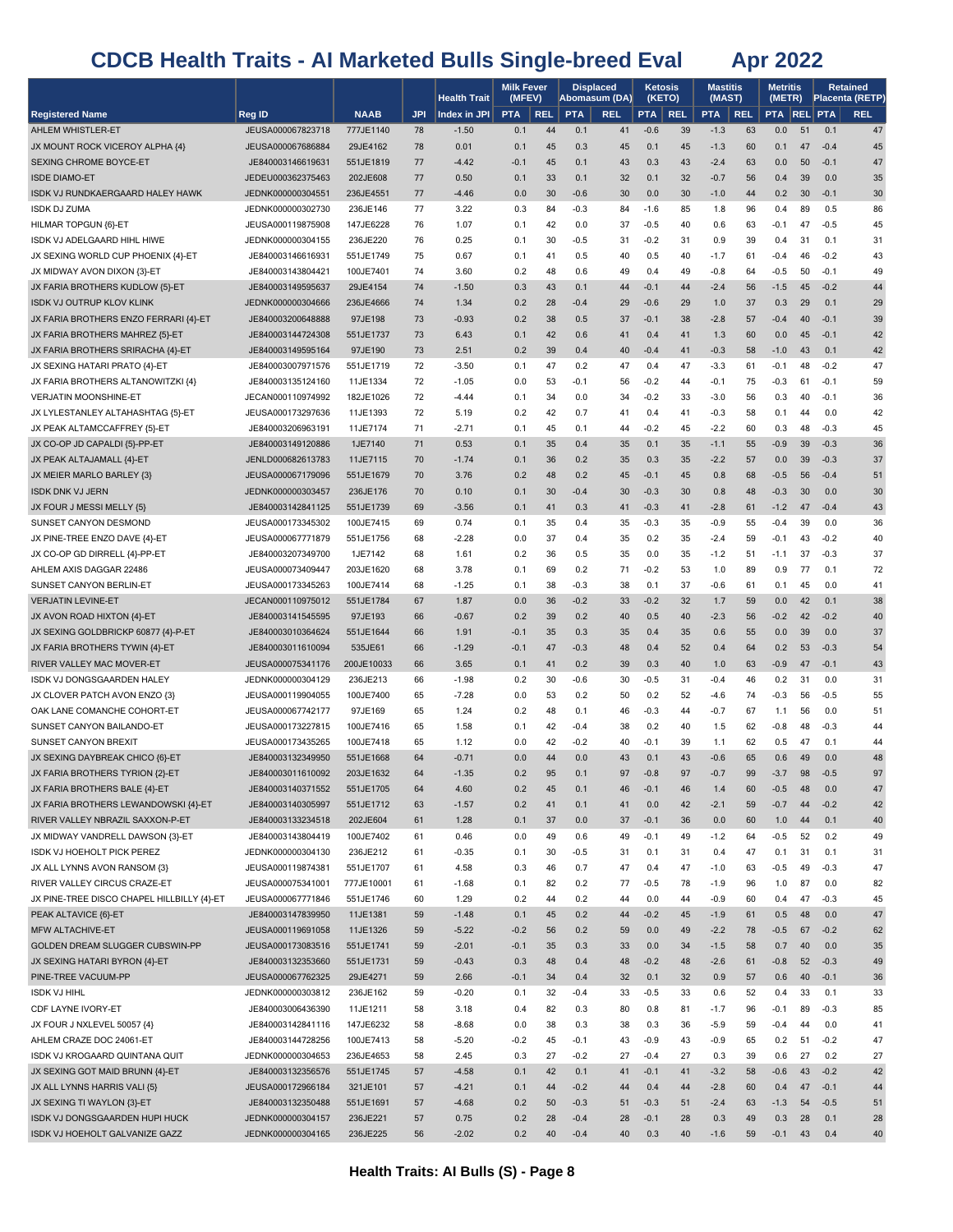|                                                                     |                                        |                        |            | <b>Health Trait</b> | <b>Milk Fever</b><br>(MFEV) |            | <b>Displaced</b><br>Abomasum (DA) |            | <b>Ketosis</b><br>(KETO) |            | <b>Mastitis</b><br>(MAST) |            | Metritis<br>(METR) |          |                  | Retained<br>Placenta (RETP) |
|---------------------------------------------------------------------|----------------------------------------|------------------------|------------|---------------------|-----------------------------|------------|-----------------------------------|------------|--------------------------|------------|---------------------------|------------|--------------------|----------|------------------|-----------------------------|
| <b>Registered Name</b>                                              | Reg ID                                 | <b>NAAB</b>            | <b>JPI</b> | Index in JPI        | <b>PTA</b>                  | <b>REL</b> | <b>PTA</b>                        | <b>REL</b> | <b>PTA</b>               | <b>REL</b> | <b>PTA</b>                | <b>REL</b> | <b>PTA REL PTA</b> |          |                  | <b>REL</b>                  |
| JX FARIA BROTHERS CAVANI {4}-ET                                     | JE840003140306014                      | 551JE1714              | 55         | $-4.93$             | 0.0                         | 41         | 0.0                               | 41         | $-0.3$                   | 39         | $-2.5$                    | 63         | $-0.4$             | 47       | $-0.1$           | 43                          |
| PINE-TREE DENMARK VALUABLE 2216-PP-ET                               | JEUSA000075812216                      | 566JE110               | 55         | 2.49                | $-0.1$                      | 32         | 0.2                               | 31         | 0.5                      | 31         | 1.1                       | 56         | 0.3                | 38       | $-0.1$           | 34                          |
| <b>ISDK VJ LINK</b>                                                 | JEDNK000000303327                      | 236JE155               | 55         | 1.51                | 0.4                         | 43         | -0.1                              | 52         | $-1.0$                   | 52         | $-0.6$                    | 70         | 0.2                | 49       | 0.3              | 52                          |
| TOG ZORRO-PP-ET                                                     | JE840003125202110                      | 54JE626                | 55         | 4.87                | -0.2                        | 36         | 0.0                               | 34         | 0.6                      | 35         | 3.4                       | 60         | 0.2                | 43       | 0.2              | 38                          |
| JX JER-Z-BOYZ KELVIN {4}-P-ET                                       | JEUSA000173269589                      | 515JE1                 | 54         | $-0.66$             | 0.1                         | 43         | 0.3                               | 43         | 0.0                      | 42         | $-1.6$                    | 60         | $-0.5$             | 46       | $-0.1$           | 44                          |
| ISDK VJ KROGAARD RODME QUINTANA                                     | JEDNK000000304301                      | 236JE247               | 54         | $-0.14$             | 0.2                         | 30         | $-0.3$                            | 30         | $-0.3$                   | 31         | $-0.4$                    | 43         | 0.5                | 31       | 0.2              | 30                          |
| ISDK VJ HAGENBJERGGAARD HITMAN {5}                                  | JEDNK000000304254                      | 236JE231               | 53         | 2.34                | 0.2                         | 28         | $-0.4$                            | 28         | $-0.5$                   | 28         | 1.5                       | 47         | 0.3                | 28       | 0.1              | 30                          |
| JX BW VALIANT {5}                                                   | JEUSA000119427851                      | 505JE126               | 52         | 0.43                | 0.1                         | 51         | 0.0                               | 51         | $-0.2$                   | 46         | $-0.3$                    | 80         | 0.6                | 52       | 0.0              | 51                          |
| JX SUN VALLEY AVON CORONA {3}-ET                                    | JEUSA000119758711                      | 97JE163                | 52         | 0.03                | 0.2                         | 56         | 0.2                               | 56         | 0.0                      | 54         | $-1.2$                    | 77         | $-1.2$             | 64       | $-0.6$           | 60                          |
| JX FOREST GLEN AVON JARGON {3}                                      | JEUSA000067650225                      | 551JE1708              | 52         | 3.47                | 0.1                         | 46         | 0.6                               | 47         | 0.7                      | 47         | $-0.5$                    | 63         | $-0.2$             | 47       | $-0.3$           | 47                          |
| JX SEXING TYRION CLAY {3}-ET<br>JX WILSONVIEW SWORD MULTIPLY {6}-ET | JE840003132350676                      | 551JE1744              | 51         | $-2.43$             | 0.1                         | 48         | 0.2<br>$-0.1$                     | 48         | $-0.7$                   | 48<br>36   | -1.6<br>0.5               | 60         | $-1.4$             | 49       | $-0.3$<br>0.0    | 48                          |
| PINE-TREE DISCO BUBBA-ET                                            | JEUSA000119465110<br>JEUSA000067771710 | 97JE152<br>551JE1723   | 51<br>51   | 1.76<br>3.35        | 0.1<br>0.1                  | 36<br>43   | 0.2                               | 35<br>42   | 0.3<br>0.2               | 41         | 0.7                       | 59<br>62   | $-0.1$<br>$-0.1$   | 42<br>48 | 0.0              | 38<br>45                    |
| JX BW COUNTDOWN {5}-ET                                              | JE840003131148667                      | 551JE1667              | 49         | 0.85                | 0.1                         | 47         | 0.0                               | 47         | 0.3                      | 47         | $-0.5$                    | 67         | 1.0                | 53       | 0.0              | 48                          |
| JER-Z-BOYZ DOMINATOR KNOCK-OUT-ET                                   | JEUSA000173567418                      | 147JE6231              | 49         | $-4.91$             | 0.0                         | 37         | $-0.2$                            | 37         | 0.1                      | 37         | $-2.5$                    | 59         | 0.3                | 44       | 0.2              | 40                          |
| HILMAR CALYPSO CHEWBACCA {5}                                        | JEUSA000119552708                      | 100JE7374              | 48         | $-8.18$             | $-0.1$                      | 45         | $-0.2$                            | 44         | $-0.2$                   | 45         | $-3.1$                    | 67         | $-0.7$             | 53       | $-0.6$           | 48                          |
| SUNSET CANYON MIRROR-ET                                             | JEUSA000118808990                      | 203JE1638              | 48         | 3.07                | 0.2                         | 71         | $-0.2$                            | 61         | 0.8                      | 72         | 0.6                       | 94         | 0.0                | 75       | $-0.1$           | 71                          |
| PEARLMONT AMAZING MEMORY                                            | JEUSA000067208570                      | 11JE1243               | 47         | $-9.98$             | $-0.3$                      | 61         | 0.3                               | 62         | $-0.1$                   | 64         | $-4.9$                    | 86         | 0.4                | 72       | 0.3              | 65                          |
| JX FARIA BROTHERS KAWHI {4}                                         | JE840003144724398                      | 97JE180                | 47         | $-3.96$             | 0.1                         | 45         | $-0.2$                            | 46         | 0.1                      | 46         | $-2.3$                    | 61         | $-0.3$             | 49       | $-0.1$           | 46                          |
| SOUTH MOUNTAIN CANDYMAN-ET                                          | JE840003141003008                      | 250JE1793              | 47         | 0.54                | 0.0                         | 44         | 0.1                               | 42         | 0.2                      | 43         | $-0.1$                    | 63         | 0.2                | 49       | $-0.1$           | 45                          |
| <b>WILSONVIEW IF MATT-ET</b>                                        | JEUSA000118367941                      | 7JE1344                | 47         | 2.36                | 0.0                         | 81         | $-0.2$                            | 80         | $-0.3$                   | 85         | 1.9                       | 95         | 0.6                | 89       | 0.2              | 83                          |
| <b>BW CITATION A-ET</b>                                             | JEUSA000118367576                      | 505JE125               | 47         | 3.36                | 0.0                         | 71         | 0.2                               | 62         | 0.1                      | 65         | 1.2                       | 94         | 0.5                | 75       | 0.1              | 71                          |
| JX JER-Z-BOYZ LUCK {3}                                              | JEUSA000119974885                      | 551JE1701              | 46         | 3.10                | 0.1                         | 40         | 0.4                               | 40         | 0.2                      | 41         | 0.4                       | 58         | $-1.4$             | 43       | $-0.3$           | 41                          |
| GOLDEN DREAM AMERICAN PHAROAH-P                                     | JEUSA000172553124                      | 566JE106               | 46         | 0.24                | $-0.1$                      | 43         | 0.3                               | 40         | 0.0                      | 42         | $-0.1$                    | 62         | 0.5                | 48       | $-0.2$           | 44                          |
| AHLEM KWYNN CHINOOK 23485                                           | JEUSA000067823485                      | 551JE1700              | 46         | 4.17                | 0.1                         | 43         | 0.1                               | 39         | 0.3                      | 41         | 1.4                       | 64         | $-0.3$             | 49       | 0.0              | 45                          |
| JX SR STERLING MATTER {6}-PP                                        | JEUSA000173156928                      | 97JE181                | 44         | $-0.39$             | 0.1                         | 38         | 0.2                               | 36         | $-0.1$                   | 35         | $-1.5$                    | 59         | 1.1                | 43       | 0.1              | 39                          |
| DUTCH HOLLOW OSCAR-P-ET                                             | JE840003148600877                      | 566JE108               | 44         | 0.30                | 0.1                         | 44         | 0.1                               | 43         | $-0.4$                   | 43         | $-0.4$                    | 62         | 0.3                | 49       | $-0.1$           | 46                          |
| PINE-TREE SLUGGER BEN-P-ET                                          | JEUSA000067671679                      | 97JE186                | 43         | $-1.19$             | 0.0                         | 36         | 0.1                               | 35         | 0.0                      | 36         | $-1.0$                    | 58         | 0.3                | 41       | 0.0              | 37                          |
| <b>ISDK VJ HOEHOLT HILDE HUZAR</b>                                  | JEDNK000000303788                      | 236JE253               | 43         | 0.07                | 0.3                         | 30         | $-0.5$                            | 30         | $-0.4$                   | 31         | $-0.2$                    | 44         | 0.2                | 31       | 0.2              | 33                          |
| JX SANDCREEKS D STEVENS PARAGUAY {6}-ET                             | JE840003144012326                      | 566JE105               | 42         | $-0.37$             | 0.1                         | 38         | $-0.2$                            | 40         | 0.6                      | 40         | $-0.7$                    | 60         | 0.2                | 45       | $-0.1$           | 42                          |
| SUNSET CANYON MAID-RITE-ET                                          | JEUSA000119714531                      | 100JE7382              | 42         | 0.30                | 0.1                         | 46         | 0.2                               | 46         | $-0.3$                   | 45         | $-0.9$                    | 68         | 0.6                | 53       | 0.2              | 47                          |
| JX FARIA BROTHERS ALTARICHT {5}-ET                                  | JE840003135124426                      | 11JE1338               | 41         | $-2.23$             | 0.1                         | 49         | 0.3                               | 53         | 0.0                      | 43         | $-2.6$                    | 68         | 0.0                | 57       | $-0.1$           | 54                          |
| JX PVF WORLD CUP ZANDER {5}                                         | JEUSA000172565169                      | 97JE173                | 41         | 3.82                | 0.2                         | 41         | 0.4                               | 41         | 0.3                      | 40         | $-0.2$                    | 59         | 0.1                | 45       | $-0.1$           | 42                          |
| JX TLJ NXLEVEL BUSTER {5}                                           | JEUSA000067300610                      | 100JE7399              | 40         | $-4.09$             | $-0.1$                      | 40         | 0.4                               | 40         | 0.5                      | 38         | $-3.2$                    | 60         | 0.3                | 45       | $-0.1$           | 42                          |
| <b>EHRHARDT SOLSTICE-ET</b>                                         | JE840003209907325                      | 777JE1291              | 40         | 0.07                | $-0.1$                      | 43         | -0.1                              | 41         | $-0.2$                   | 41         | 1.0                       | 62         | $-0.1$             | 48       | 0.1              | 44                          |
| JX SEXING UNCLE LUKE BERRARA {3}-ET                                 | JE840003132352830                      | 551JE1740              | 40         | 4.03                | 0.3                         | 42         | 0.2                               | 41         | 0.4                      | 42         | $-0.1$                    | 63         | $-0.4$             | 51       | $-0.1$           | 44                          |
| JX SEXING AVON PULSAR {3}-ET                                        | JE840003132350041                      | 551JE1669              | 39         | $-1.87$             | 0.1                         | 47         | 0.4                               | 47         | 0.8                      | 47         | $-3.0$                    | 62         | $-0.6$             | 52       | $-0.4$           | 48                          |
| JX FARIA BROTHERS WILFORK {4}-ET                                    | JE840003140371429                      | 551JE1704              | 39         | 1.84                | 0.3                         | 51         | 0.2                               | 48         | 0.2                      | 48         | $-1.5$                    | 65         | 0.5                | 56       | 0.2              | 53                          |
| MULTI-ROSE CREDIBULL COMET-PP-ET                                    | JE840003014373525                      | 54JE625                | 38         | $-1.00$             | $-0.1$                      | 38         | 0.1                               | 37         | 0.5                      | 37         | $-0.6$                    | 60         | $-0.1$             | 45       | 0.0              | 40                          |
| MHD DONIER-PP-ET                                                    | JEDEU001406414157                      | 202JE610               | 38         | 2.23                | 0.1                         | 35         | 0.4                               | 34         | 0.4                      | 34         | $-0.8$                    | 57         | 0.7                | 41       | 0.1              | 38                          |
| SUNSET CANYON DENMARK-P-ET                                          | JEUSA000119872521<br>JE840003132356315 | 100JE7391<br>551JE1747 | 38<br>37   | $-1.45$<br>$-2.94$  | 0.0<br>0.1                  | 42<br>47   | $-0.2$<br>0.0                     | 38<br>48   | 0.4<br>0.2               | 40<br>48   | $-0.5$<br>$-2.1$          | 64<br>63   | $-0.3$<br>$-1.0$   | 45<br>51 | $-0.1$<br>$-0.3$ | 44                          |
| JX SEXING HATARI MEDFORD {4}-ET<br><b>VERJATIN TREND-ET</b>         | JECAN000110768716                      | 100JE7408              | 37         | $-7.88$             | $-0.1$                      | 44         | $-0.2$                            | 42         | $-0.5$                   | 42         | $-3.0$                    | 63         | 0.2                | 49       | $-0.3$           | 48<br>45                    |
| ELLIOTTS REGENCY CASINO-ET                                          | JE840003125141657                      | 14JE725                | 35         | $-1.33$             | 0.0                         | 63         | 0.3                               | 64         | 0.0                      | 58         | $-1.6$                    | 89         | 0.1                | 69       | 0.1              | 62                          |
| <b>KEVETTA CHROME DEXTER</b>                                        | JE840003210402520                      | 94JE4314               | 34         | 2.02                | $-0.1$                      | 45         | 0.0                               | 43         | 0.3                      | 44         | 1.4                       | 63         | 0.4                | 51       | 0.1              | 47                          |
| JX SEXING WALTER CRANSTON 60790 {5}                                 | JE840003010364537                      | 551JE1642              | 33         | $-7.58$             | $-0.2$                      | 44         | $-0.6$                            | 45         | $-0.7$                   | 45         | $-1.0$                    | 66         | $-0.5$             | 50       | $-0.1$           | 47                          |
| STEINHAUERS SAMSON LEMONHEAD                                        | JEUSA000118662185                      | 14JE670                | 33         | $-1.10$             | $-0.1$                      | 89         | 0.0                               | 87         | $-1.3$                   | 86         | 0.7                       | 98         | 0.7                | 92       | 0.1              | 91                          |
| <b>SUNNYDAWN OLYMPIAN</b>                                           | JEGBR000000055862                      | 224JE2370              | 33         | 1.05                | 0.1                         | 42         | $-0.5$                            | 42         | $-1.0$                   | 42         | 1.9                       | 59         | 0.2                | 46       | 0.3              | 42                          |
| JX SEXING AVON BURRO {3}-ET                                         | JE840003132350183                      | 551JE1671              | 32         | 1.65                | 0.2                         | 51         | 0.5                               | 51         | 0.3                      | 51         | $-1.5$                    | 68         | $-0.4$             | 56       | $-0.4$           | 53                          |
| HILMAR PAUL RANCHO {5}                                              | JEUSA000118378707                      | 147JE6220              | 32         | 2.67                | $-0.1$                      | 44         | $-0.1$                            | 41         | 0.3                      | 49         | 2.3                       | 70         | $-0.2$             | 53       | $-0.3$           | 54                          |
| SEXING LEMONHEAD DOYLE-ET                                           | JE840003132348057                      | 551JE1698              | 32         | 0.25                | 0.0                         | 45         | 0.0                               | 43         | $-0.7$                   | 44         | 0.4                       | 63         | 0.5                | 50       | 0.4              | 47                          |
| COVINGTON MAID OF MAGIC-P                                           | JE840003202129242                      | 54JE886                | 32         | $-0.98$             | 0.0                         | 34         | 0.0                               | 33         | 0.0                      | 33         | -0.6                      | 57         | 0.2                | 40       | 0.0              | 37                          |
| JX FARIA BROTHERS ALTABALE {4}                                      | JE840003144724230                      | 11JE1365               | 30         | $-5.49$             | 0.2                         | 46         | 0.0                               | 47         | $-0.4$                   | 47         | -3.7                      | 58         | $-1.2$             | 47       | $-0.2$           | 47                          |
| CRF LEGAL PROMISE                                                   | JEUSA000117722352                      | 203JE1347              | 29         | 10.14               | 0.3                         | 81         | 0.4                               | 75         | 1.3                      | 74         | 1.7                       | 97         | 1.4                | 89       | 0.4              | 85                          |
| JER-Z-BOYZ CRIS {6}-P-ET                                            | JEUSA000118125701                      | 203JE1388              | 29         | 5.97                | 0.0                         | 70         | 0.3                               | 68         | 0.4                      | 60         | 2.0                       | 93         | 0.9                | 82       | 0.5              | 77                          |
| JX FARIA BROTHERS DYBALA {4}-ET                                     | JE840003140305952                      | 551JE1709              | 28         | $-1.45$             | 0.1                         | 47         | 0.1                               | 47         | $-0.9$                   | 48         | $-0.9$                    | 59         | $-0.8$             | 48       | 0.1              | 47                          |
| AHLEM ROCKWELL                                                      | JE840003202630990                      | 94JE4198               | 28         | $-0.29$             | 0.0                         | 47         | 0.1                               | 46         | 0.1                      | 46         | $-0.5$                    | 64         | 0.0                | 52       | 0.0              | 49                          |
| JX FARIA BROTHERS TOO SHORT {3}-ET                                  | JE840003124526295                      | 535JE100               | 27         | $-8.48$             | 0.0                         | 49         | $-0.6$                            | 53         | $-0.5$                   | 54         | $-2.9$                    | 68         | $-0.2$             | 55       | 0.0              | 53                          |
| TATE BENEFACTOR SAVIOR-ET                                           | JE840003006436157                      | 147JE6227              | 27         | $-0.02$             | 0.0                         | 37         | $-0.1$                            | 34         | $-0.3$                   | 41         | 0.5                       | 63         | 0.0                | 47       | $-0.1$           | 43                          |
| DUTCH HOLLOW VOLCANO CHARLES                                        | JE840003008461617                      | 151JE19                | 26         | $-11.51$            | $-0.1$                      | 58         | $-0.5$                            | 53         | 0.0                      | 58         | $-4.5$                    | 89         | $-0.4$             | 66       | $-0.4$           | 62                          |
| <b>VERJATIN OCTOBERFEST</b>                                         | JECAN000110768710                      | 182JE1013              | 26         | 4.83                | 0.1                         | 44         | 0.2                               | 42         | 0.6                      | 42         | $1.2$                     | 62         | 0.4                | 49       | $-0.1$           | 46                          |
| ISDK VJ SOLBAKKEN HALEY HIRTS                                       | JEDNK000000304552                      | 236JE4552              | 25         | 1.06                | 0.2                         | 27         | $-0.5$                            | 27         | $-0.3$                   | 28         | 1.0                       | 37         | $-0.1$             | 28       | 0.0              | 28                          |
| PINE-TREE KWYNN CUATRO-ET                                           | JEUSA000067731388                      | 566JE104               | 23         | 0.40                | 0.0                         | 41         | $-0.2$                            | 39         | 0.3                      | 40         | 0.5                       | 62         | 0.0                | 48       | 0.1              | 44                          |
| <b>ISDK Q IMPULS</b>                                                | JEDNK000000301592                      | 236JE3                 | 22         | 0.83                | 0.2                         | 94         | $-0.1$                            | 95         | 1.3                      | 95         | $-1.6$                    | 98         | 1.3                | 96       | 0.0              | 95                          |
| COVINGTON COJACK LUKE-PP                                            | JE840003202129292                      | 202JE609               | 21         | $-0.75$             | $-0.1$                      | 29         | 0.2                               | 28         | $-0.3$                   | 28         | $-0.2$                    | 52         | 0.2                | 35       | 0.0              | 31                          |